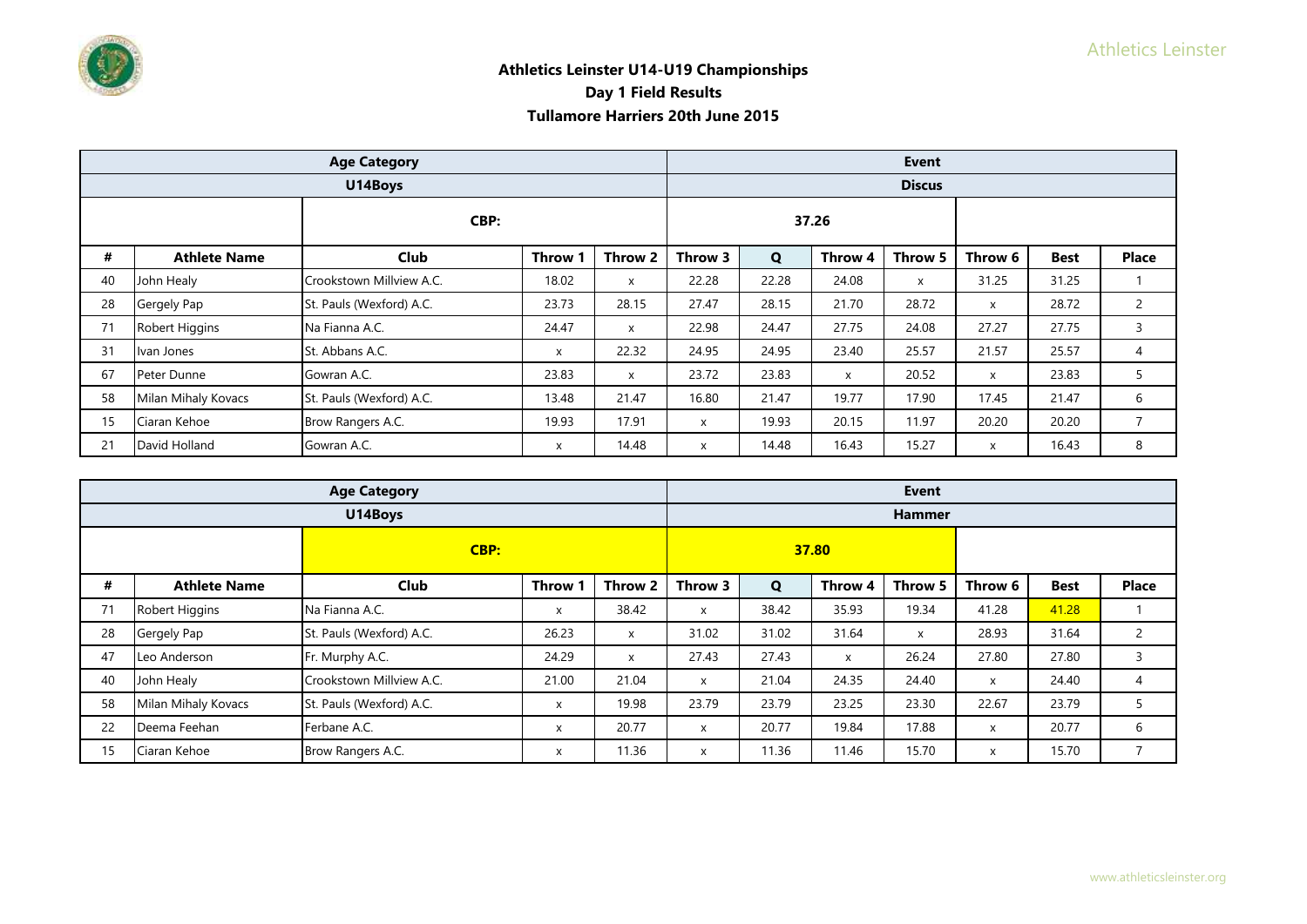|     |                      | <b>Age Category</b>        |        |                           |        |      |        | <b>Event</b>     |              |             |                 |
|-----|----------------------|----------------------------|--------|---------------------------|--------|------|--------|------------------|--------------|-------------|-----------------|
|     |                      | U14Boys                    |        |                           |        |      |        | <b>Long Jump</b> |              |             |                 |
|     |                      | CBP:                       |        |                           |        |      | 5.62   |                  |              |             |                 |
| #   | <b>Athlete Name</b>  | Club                       | Jump 1 | Jump 2                    | Jump 3 | Q    | Jump 4 | Jump 5           | Jump 6       | <b>Best</b> | <b>Place</b>    |
| 6   | Aodhan Daly          | Greystones & District A.C. | 4.46   | 4.73                      | 4.56   | 4.73 | X      | 4.66             | 4.49         | 4.73        | $\mathbf{1}$    |
| 85  | Festus Ebosele       | Enniscorthy Juvenile A.C.  | 4.28   | 4.46                      | X      | 4.46 | 3.98   | 4.28             | 4.71         | 4.71        | $\overline{2}$  |
| 83  | Raphael Abidoye      | Enniscorthy Juvenile A.C.  | 4.33   | 4.25                      | 4.35   | 4.35 | 4.3    | 4.44             | 4.62         | 4.62        | 3               |
| 24  | Eoghan McGrath       | Celbridge A.C.             | 4.32   | X                         | 4.32   | 4.32 | 4.25   | X                | 4.58         | 4.58        | $\overline{4}$  |
| 30  | Hugh Doyle           | Suncroft A.C.              | 4.25   | 4.06                      | X      | 4.25 | 4.3    | 4.42             | 4.51         | 4.51        | 5               |
| 60  | <b>Niall Morland</b> | Cushinstown A.C.           | 4.32   | 4.42                      | X      | 4.42 | 4.13   | X                | X            | 4.42        | 6               |
| 13  | Cian Kinlough        | St. Killians A.C.          | 4.2    | 4.34                      | 4.29   | 4.34 | X      | 4.21             | X            | 4.34        | $\overline{7}$  |
| 9   | Canice Whearty       | Oughaval A.C.              | 4.18   | $\mathsf{x}$              | 4.05   | 4.18 | 3.96   | 4.28             | $\mathsf{x}$ | 4.28        | 8               |
| 53  | Matthew Kenny        | Clane A.C.                 | 4.18   | 3.98                      | 3.85   | 4.18 |        |                  |              | 4.18        | 9               |
| 46  | Lee Pearson          | Edenderry A.C.             | 3.95   | 4.06                      | 4.09   | 4.09 |        |                  |              | 4.09        | 10 <sup>1</sup> |
| 49  | Liam Farrell         | Edenderry A.C.             | 4.07   | 4.01                      | 3.57   | 4.07 |        |                  |              | 4.07        | 11              |
| 84  | Joseph Akinyemi      | Enniscorthy Juvenile A.C.  | 4.02   | 3.87                      | 4.06   | 4.06 |        |                  |              | 4.06        | 12              |
| 25  | Eoghan Smile         | St. Peters A.C             | 4.02   | 3.57                      | 3.95   | 4.02 |        |                  |              | 4.02        | 13              |
| 19  | Craig Wall           | Adamstown A.C.             | 3.86   | $\boldsymbol{\mathsf{x}}$ | X      | 3.86 |        |                  |              | 3.86        | 14              |
| 39  | Jamie Wynne          | Dundalk St. Gerards A.C.   | 3.62   | 3.84                      | 3.48   | 3.84 |        |                  |              | 3.84        | 15              |
| 8   | Calum Cloak          | Na Fianna A.C.             | 3.76   | 3.35                      | 3.23   | 3.76 |        |                  |              | 3.76        | 16              |
| 75  | Sean O'Dornan        | Castlecomer A.C.           | 3.44   | 3.36                      | 3.73   | 3.73 |        |                  |              | 3.73        | 17              |
| 59  | Niall Brady          | Glenmore A.C.              | 3.59   | 3.67                      | 3.6    | 3.67 |        |                  |              | 3.67        | 18              |
| 61  | Odhran Rowley        | Dunleer A.C.               | 3.25   | 3.34                      | 3.67   | 3.67 |        |                  |              | 3.67        | 19              |
| 488 | Sam McGuirk          | Suncroft A.C.              | X      | 3.59                      | 3.60   | 3.60 |        |                  |              | 3.60        | 20              |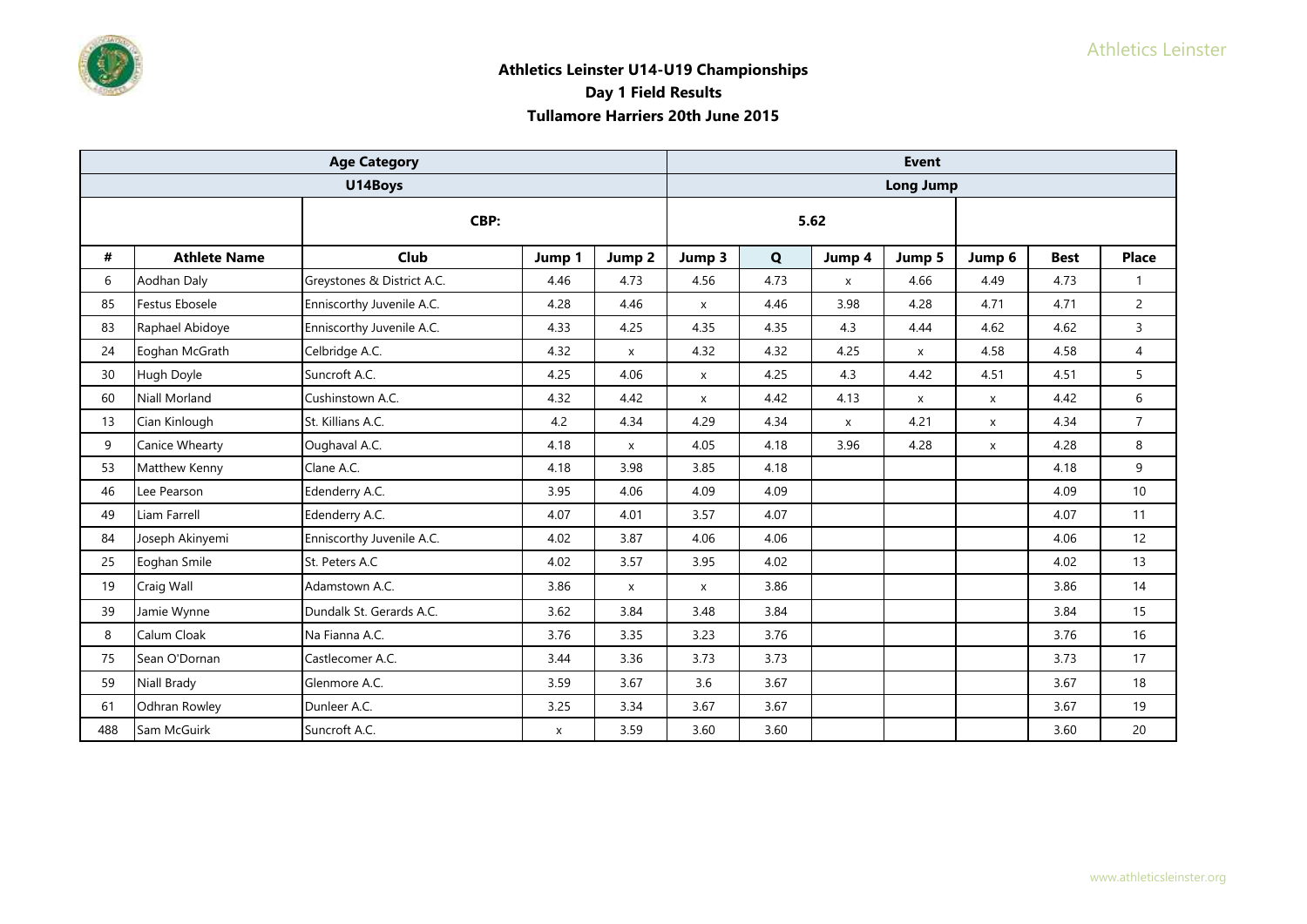|     |                                                 | <b>Age Category</b>         |              |         | <b>Event</b> |       |         |               |         |             |                |  |
|-----|-------------------------------------------------|-----------------------------|--------------|---------|--------------|-------|---------|---------------|---------|-------------|----------------|--|
|     |                                                 | U15Boys                     |              |         |              |       |         | <b>Discus</b> |         |             |                |  |
|     | CBP:<br>#<br><b>Club</b><br><b>Athlete Name</b> |                             |              |         |              |       | 39.30   |               |         |             |                |  |
|     |                                                 |                             | Throw        | Throw 2 | Throw 3      | Q     | Throw 4 | Throw 5       | Throw 6 | <b>Best</b> | <b>Place</b>   |  |
| 202 | Conor Fogarty                                   | Mullingar Harriers A.C.     | 37.70        | 37.20   | 30.27        | 37.70 | 33.64   | 31.45         | 26.65   | 37.70       |                |  |
| 244 | Nicolas De Bernardis                            | Kilkenny City Harriers A.C. | 33.48        | X       | 31.07        | 33.48 | X       | 27.80         | X       | 33.48       | $\overline{2}$ |  |
| 829 | Mark Joyce                                      | Cushinstown                 | $\mathsf{x}$ | 33.45   | 29.81        | 29.81 | 27.43   | X             | 29.89   | 33.45       | 3              |  |
| 241 | Michael Hand                                    | St. Brendan's Birr A.C.     | 23.05        | 28.95   | 28.22        | 28.95 | X       | 33.14         | 31.59   | 33.14       | 4              |  |
| 201 | Connor McCarron                                 | Dundealgan A.C.             | 32.97        | 25.95   | 32.67        | 32.97 | 31.48   | X             | 23.60   | 32.97       |                |  |
| 186 | Adam Kehoe                                      | D.M.P. A.C.                 | X            | 19.40   | 19.45        | 19.45 | 16.80   | 19.43         | 17.75   | 19.45       | 6              |  |

|      |                     | <b>Age Category</b>  |       |         |         |             |         | <b>Event</b>   |         |             |               |
|------|---------------------|----------------------|-------|---------|---------|-------------|---------|----------------|---------|-------------|---------------|
|      |                     | U15Boys              |       |         |         |             |         | <b>Javelin</b> |         |             |               |
| CBP: |                     |                      |       |         | 43.06   |             |         |                |         |             |               |
| #    | <b>Athlete Name</b> | <b>Club</b>          | Throw | Throw 2 | Throw 3 | $\mathbf Q$ | Throw 4 | Throw 5        | Throw 6 | <b>Best</b> | <b>Place</b>  |
| 213  | Dominic McCabe      | Cushinstown A.C.     | 46.40 | 47.97   | 46.04   | 47.97       | 44.91   | 43.24          | 43.68   | 47.97       |               |
| 237  | Joshua Hewlett      | United Striders A.C. | 29.98 | X       | 37.57   | 37.57       | 38.50   | 36.68          | 34.08   | 38.50       | $\mathcal{D}$ |
| 255  | Zack Denieffe       | Gowran A.C.          | 31.40 | 33.02   | 29.34   | 33.02       | 29.81   | 29.07          | x       | 33.02       |               |
| 228  | Jamie Foley         | Enniscorthy A.C.     | 17.98 | 20.57   | 19.17   | 20.57       | 19.11   | 18.80          | 20.33   | 20.57       | 4             |

|             |                     | <b>Age Category</b>                                |  |       |         |       |         | <b>Event</b>  |         |             |              |
|-------------|---------------------|----------------------------------------------------|--|-------|---------|-------|---------|---------------|---------|-------------|--------------|
|             | U16Boys             |                                                    |  |       |         |       |         | <b>Discus</b> |         |             |              |
| <b>CPB:</b> |                     |                                                    |  |       |         |       | 48.88   |               |         |             |              |
| #           | <b>Athlete Name</b> | Throw 2<br>Club<br><b>Throw</b>                    |  |       | Throw 3 | O     | Throw 4 | Throw 5       | Throw 6 | <b>Best</b> | <b>Place</b> |
| 407         | Padraig Hore        | Taghmon A.C.<br>51.54<br>$\checkmark$<br>$\lambda$ |  | 31.61 | 51.54   | 44.57 | 47.89   |               | 51.54   |             |              |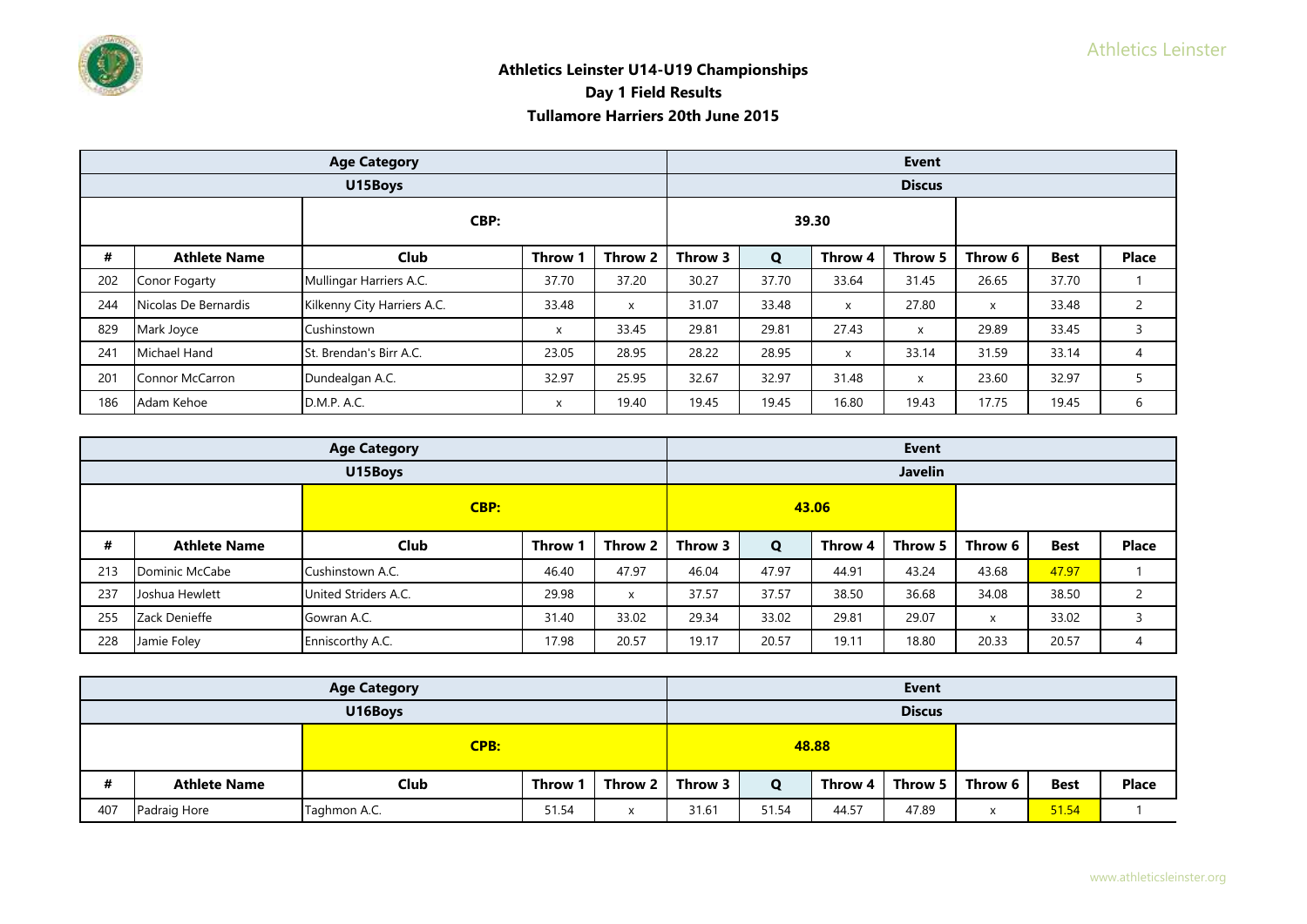| 385 | Jack Nyham        | Dunboyne A.C.                  | 42.14 | 33.87 |       | 42.14 | x     | x     | $\checkmark$ | 42.14 |  |
|-----|-------------------|--------------------------------|-------|-------|-------|-------|-------|-------|--------------|-------|--|
| 366 | Conor O'Meara     | <b>St. Brendan's Birr A.C.</b> | 38.94 | 37.81 | 36.80 | 38.94 | 37.87 | 38.35 | 37.77        | 38.94 |  |
| 403 | Matthew McRedmond | D.M.P. A.C.                    | 27.74 | 36.93 | 38.40 | 38.40 | 36.93 | x     | 37.49        | 38.40 |  |
| 376 | Eoin Keenan       | Emo/Rath A.C.                  | 24.61 |       |       | 24.61 | 23.51 | 19.95 | 25.20        | 25.20 |  |
| 362 | Cillian Smith     | Bohermeen A.C.                 | 15.63 |       | 20.64 | 20.64 | 16.97 | 23.84 | 17.51        | 23.84 |  |

|                                                        |                     | <b>Age Category</b> |         |                        |         |              |         | <b>Event</b>  |                   |             |              |
|--------------------------------------------------------|---------------------|---------------------|---------|------------------------|---------|--------------|---------|---------------|-------------------|-------------|--------------|
|                                                        |                     | U16Boys             |         |                        |         |              |         | <b>Hammer</b> |                   |             |              |
| CBP:                                                   |                     |                     |         |                        |         | 58.10        |         |               |                   |             |              |
| #                                                      | <b>Athlete Name</b> | <b>Club</b>         | Throw 1 | Throw 2                | Throw 3 | $\mathbf{o}$ | Throw 4 |               | Throw 5   Throw 6 | <b>Best</b> | <b>Place</b> |
| 380<br>29.30<br>St. Abbans A.C.<br><b>Gerard Kelly</b> |                     |                     |         | $\lambda$<br>$\lambda$ |         | Χ            | 27.96   | 27.04         | 29.30             |             |              |

|     |                     | <b>Age Category</b>        |        |        |        |      |        | <b>Event</b>     |        |             |              |
|-----|---------------------|----------------------------|--------|--------|--------|------|--------|------------------|--------|-------------|--------------|
|     |                     | U16Boys                    |        |        |        |      |        | <b>Long Jump</b> |        |             |              |
|     |                     | <b>CBP</b>                 |        |        |        |      | 6.16   |                  |        |             |              |
| #   | <b>Athlete Name</b> | <b>Club</b>                | Jump 1 | Jump 2 | Jump 3 | Q    | Jump 4 | Jump 5           | Jump 6 | <b>Best</b> | <b>Place</b> |
| 365 | Conor McMahon       | Ardee & District A.C.      | 5.68   | 5.89   | 5.87   | 5.89 | 5.59   | 5.69             | 5.63   | 5.89        |              |
| 409 | Paul McGlynn        | Glenmore A.C.              | 5.40   | 5.44   | 5.50   | 5.50 | 5.48   | 5.50             | 5.58   | 5.58        | 2            |
| 414 | Samuel Delaney      | St. Pauls (Wexford) A.C.   | 5.12   | X      | 5.55   | 5.55 | 5.15   | X                | 5.10   | 5.55        | 3            |
| 406 | Noah Daly           | Greystones & District A.C. | 5.09   | 5.08   | 5.32   | 5.32 | 5.31   | 5.43             | 5.42   | 5.43        | 4            |
| 381 | Jack Hayden         | Menapians A.C.             | Χ      | 4.86   | 5.25   | 5.25 | 5.32   | 5.28             | 5.12   | 5.32        | 5            |
| 378 | Eoin O'Connor       | Kildare A.C.               | 5.00   | 5.31   | 5.25   | 5.31 | 5.23   | 5.06             | 5.24   | 5.31        | 6            |
| 376 | Eoin Keenan         | Emo/Rath A.C.              | 5.16   | 5.21   | 5.10   | 5.21 | 4.67   | 5.16             | 5.04   | 5.21        | 7            |
| 373 | Dean Nolan          | St. L. O'Toole A.C.        | X      | 4.91   | 4.89   | 4.91 | 5.08   | 4.34             | 4.06   | 5.08        | 8            |
| 204 | Cosmin Tampu        | Naas A.C.                  | 2.99   | 4.04   | 4.57   | 4.57 |        |                  |        | 4.57        | 9            |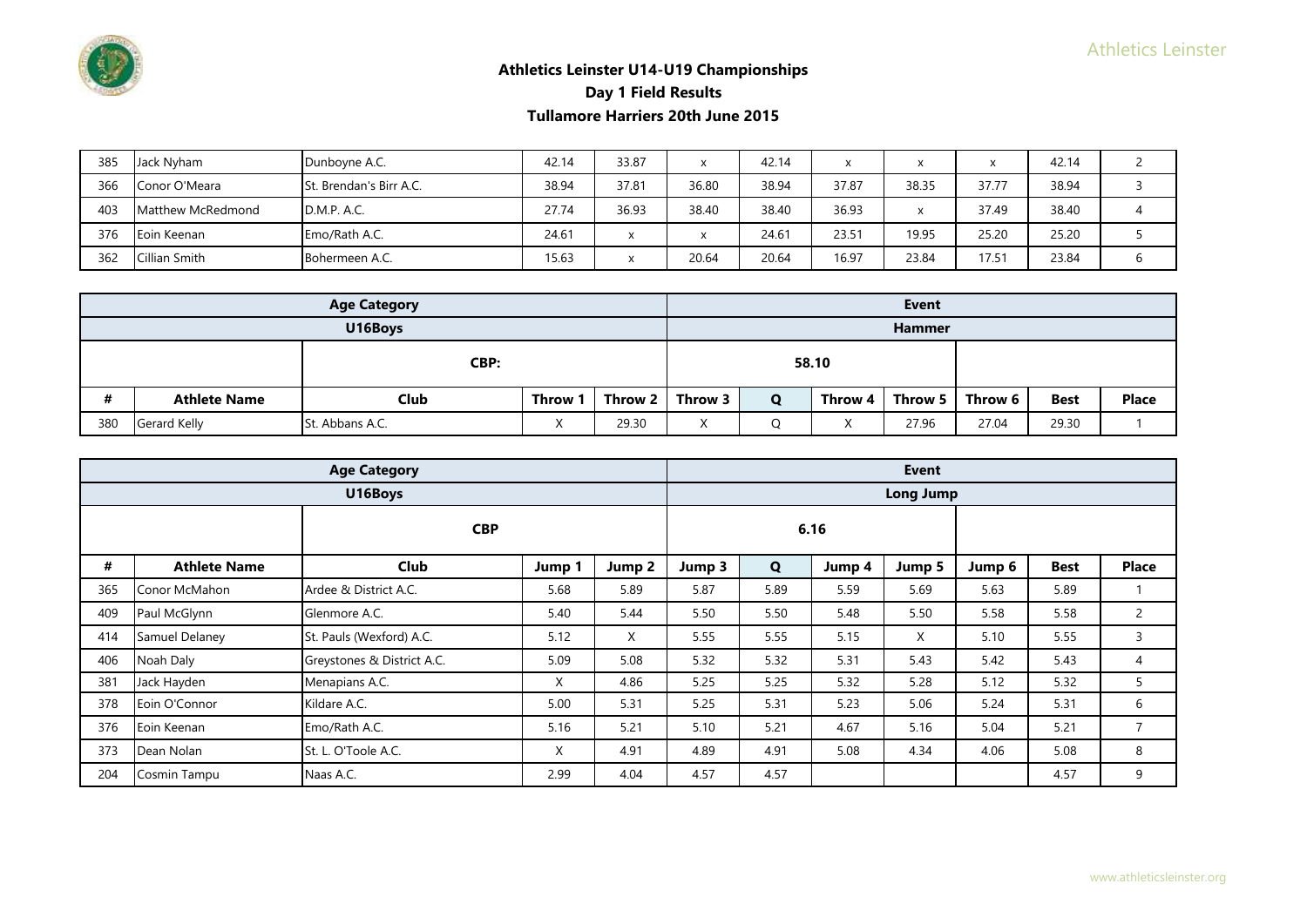|      |                                | <b>Age Category</b> |         |                           |         |       |           | <b>Event</b>   |         |             |              |
|------|--------------------------------|---------------------|---------|---------------------------|---------|-------|-----------|----------------|---------|-------------|--------------|
|      |                                | U17Boys             |         |                           |         |       |           | <b>Javelin</b> |         |             |              |
| CBP: |                                |                     |         |                           |         | 50.87 |           |                |         |             |              |
| #    | <b>Athlete Name</b>            | <b>Club</b>         | Throw ' | Throw 2                   | Throw 3 | Q     | Throw 4   | Throw 5 I      | Throw 6 | <b>Best</b> | <b>Place</b> |
| 479  | <b>Andrew Carroll</b>          | Celbridge A.C.      | 32.50   | $\boldsymbol{\mathsf{x}}$ | X       |       | 27.36     | X              | 27.39   | 32.50       |              |
| 495  | Menapians A.C.<br>Eoghan Doyle |                     | 22.68   | 23.30                     | X       |       | $\lambda$ | 22.60          | 19.45   | 23.30       |              |

|      |                       | <b>Age Category</b>    |              |         | <b>Event</b> |       |         |                  |         |             |              |  |
|------|-----------------------|------------------------|--------------|---------|--------------|-------|---------|------------------|---------|-------------|--------------|--|
|      |                       | U17Boys                |              |         |              |       |         | <b>Shot Putt</b> |         |             |              |  |
| CBP: |                       |                        |              |         |              | 13.23 |         |                  |         |             |              |  |
| #    | <b>Athlete Name</b>   | <b>Club</b>            | <b>Throw</b> | Throw 2 | Throw 3      | Q     | Throw 4 | Throw 5          | Throw 6 | <b>Best</b> | <b>Place</b> |  |
| 489  | Darragh Gaffney       | North Westmeath AC     | 13.61        | 12.55   | X            |       | 13.30   | 13.71            | 13.84   | 13.84       |              |  |
| 528  | Patrick Darcy         | <b>Brow Rangers AC</b> | 10.96        | 11.02   | 11.29        |       | 11.47   | 10.24            | 10.76   | 11.74       | $\mathbf{2}$ |  |
| 239  | Tailore Awonusi       | <b>SLOT</b>            | 10.82        | 11.26   | $\times$     |       | 10.23   | 11.24            | 10.85   | 11.26       | 3            |  |
| 505  | James O'Neill         | Gowran A.C.            | 9.84         | 9.55    | X            |       | 10.19   | 9.59             | 10.75   | 10.75       | 4            |  |
| 521  | <b>Matthew Cullen</b> | <b>Brow Rangers AC</b> | 9.12         | x       | 9.80         |       | 9.86    | 10.16            | 9.50    | 10.16       | 5            |  |
| 495  | Eoghan Doyle          | Menapians A.C.         | 6.04         | X       | 6.02         |       | 6.46    | X                | 6.74    | 6.74        | 6            |  |

|     |                       | <b>Age Category</b>     |       |        |        |       |        | Event                    |        |             |              |
|-----|-----------------------|-------------------------|-------|--------|--------|-------|--------|--------------------------|--------|-------------|--------------|
|     |                       | U17Boys                 |       |        |        |       |        | <b>Triple Jump</b>       |        |             |              |
|     | <b>CBP</b>            |                         |       |        |        | 13.29 |        |                          |        |             |              |
| #   | <b>Athlete Name</b>   | <b>Club</b>             | Jump  | Jump 2 | Jump 3 | Q     | Jump 4 | Jump 5                   | Jump 6 | <b>Best</b> | <b>Place</b> |
| 529 | Patrick Leydon        | Mullingar Harriers A.C. | 12.10 | 11.89  | 11.70  |       | 11.89  | 11.45                    | 11.94  | 12.10       |              |
| 494 | <b>Edward Tampu</b>   | Naas A.C.               | 11.74 | 11.57  | 10.55  |       | X      | 10.79                    | 9.69   | 11.74       |              |
| 479 | <b>Andrew Carroll</b> | Celbridge A.C.          | 11.15 | X      | X      |       | 11.44  | 11.30                    | X      | 11.44       |              |
| 511 | Kevin O'Connor        | Enniscorthy A.C.        | 11.24 | 11.03  | 11.08  |       | 10.58  | $\overline{\phantom{a}}$ | -      | 11.24       |              |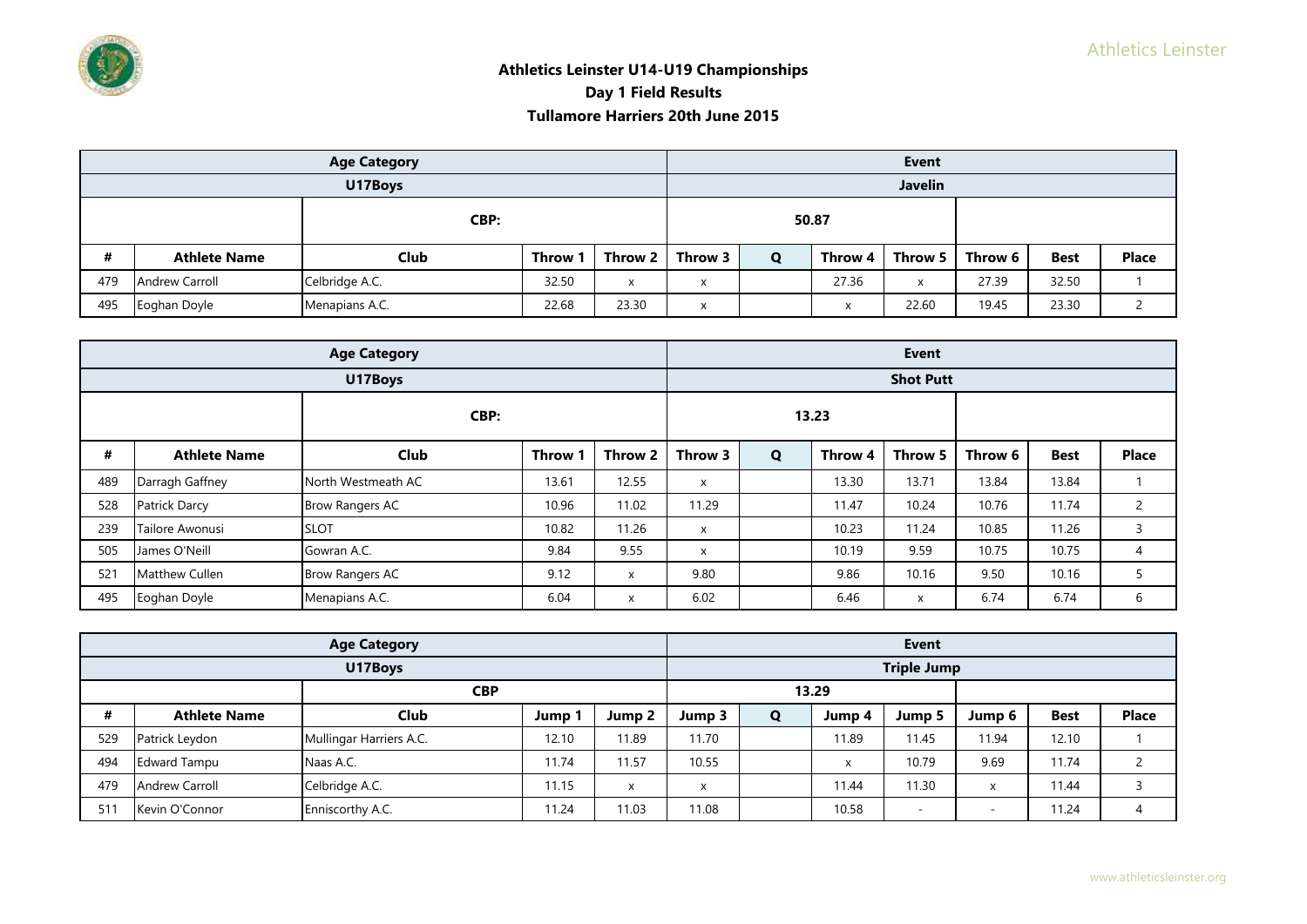

# **Athletics Leinster U14-U19 Championships Day 1 Field Results**

#### **Tullamore Harriers 20th June 2015**

| .<br>- ⁄ו | $\blacksquare$<br>Bermingham | ınbovne<br>$\sim$ | 10.3 | 10.39<br>$\cdot$ | 10.15 | $\sim$ $\sim$ $\sim$ $\sim$<br>10.2 | 10.03 | 10.29 | 10.39 |  |
|-----------|------------------------------|-------------------|------|------------------|-------|-------------------------------------|-------|-------|-------|--|

|            |                     | <b>Age Category</b> |       |         | <b>Event</b> |       |         |               |         |             |              |
|------------|---------------------|---------------------|-------|---------|--------------|-------|---------|---------------|---------|-------------|--------------|
|            |                     | U18Boys             |       |         |              |       |         | <b>Hammer</b> |         |             |              |
| <b>CBP</b> |                     |                     |       | 62.62   |              |       |         |               |         |             |              |
| #          | <b>Athlete Name</b> | <b>Club</b>         | Throw | Throw 2 | Throw 3      | Q     | Throw 4 | Throw 5 L     | Throw 6 | <b>Best</b> | <b>Place</b> |
| 606        | Ciaran Coady        | Brow Rangers A.C.   |       |         | 33.71        | 33.71 | X       | 30.93         | X       | 33.71       |              |
| 600        | Adam Kelly          | Brow Rangers A.C.   | 23.97 |         | 20.65        | 23.97 | 24.00   | 24.64         | 25.15   | 25.15       |              |

|            |                     | <b>Age Category</b>      |         |         |         |       |         | <b>Event</b>   |         |             |              |
|------------|---------------------|--------------------------|---------|---------|---------|-------|---------|----------------|---------|-------------|--------------|
|            |                     | U18Boys                  |         |         |         |       |         | <b>Javelin</b> |         |             |              |
| <b>CBP</b> |                     |                          |         |         |         | 64.41 |         |                |         |             |              |
| #          | <b>Athlete Name</b> | <b>Club</b>              | Throw 1 | Throw 2 | Throw 3 | Q     | Throw 4 | Throw 5 L      | Throw 6 | <b>Best</b> | <b>Place</b> |
| 642        | Peter O'Shea        | D.M.P. A.C.              | X       | 44.40   | 44.13   | 44.40 | 50.49   | 48.85          | 44.49   | 50.49       |              |
| 647        | Scott Dorian        | Dundalk St. Gerards A.C. |         | 42.95   | 37.01   | 42.95 | 41.41   | 44.42          | 43.37   | 44.42       |              |

|     |                        | <b>Age Category</b>         |        |              |        |                      |        | <b>Event</b> |        |             |                |
|-----|------------------------|-----------------------------|--------|--------------|--------|----------------------|--------|--------------|--------|-------------|----------------|
|     |                        | U18Boys                     |        |              |        |                      |        | Long Jump    |        |             |                |
|     | <b>CBP</b>             |                             |        |              |        |                      | 6.78   |              |        |             |                |
| #   | <b>Athlete Name</b>    | <b>Club</b>                 | Jump 1 | Jump 2       | Jump 3 | Q                    | Jump 4 | Jump 5       | Jump 6 | <b>Best</b> | <b>Place</b>   |
| 652 | <b>Thomas Connolly</b> | Le Cheile A.C.              | X      | X            | 4.47   |                      | 5.89   | 5.97         | 6.21   | 6.21        |                |
| 641 | Peter O'Connor         | Enniscorthy A.C.            | 5.45   | $\mathsf{x}$ | 5.30   |                      | 5.75   | 5.58         | 5.44   | 5.75        | $\overline{c}$ |
| 599 | Adam Coss              | Oughaval A.C.               | 5.11   | 5.31         | X      |                      | 5.48   | 5.66         | 5.53   | 5.66        | 3              |
| 632 | Mateusz Pietrzykowski  | Kilkenny City Harriers A.C. | 5.01   | 5.12         | 4.90   |                      | 5.02   | 4.88         | 4.94   | 5.12        | $\overline{4}$ |
| 640 | Paul Gill              | Na Fianna A.C.              | X<br>Х |              |        | 4.76<br>4.90<br>4.51 |        |              |        | 5.01        |                |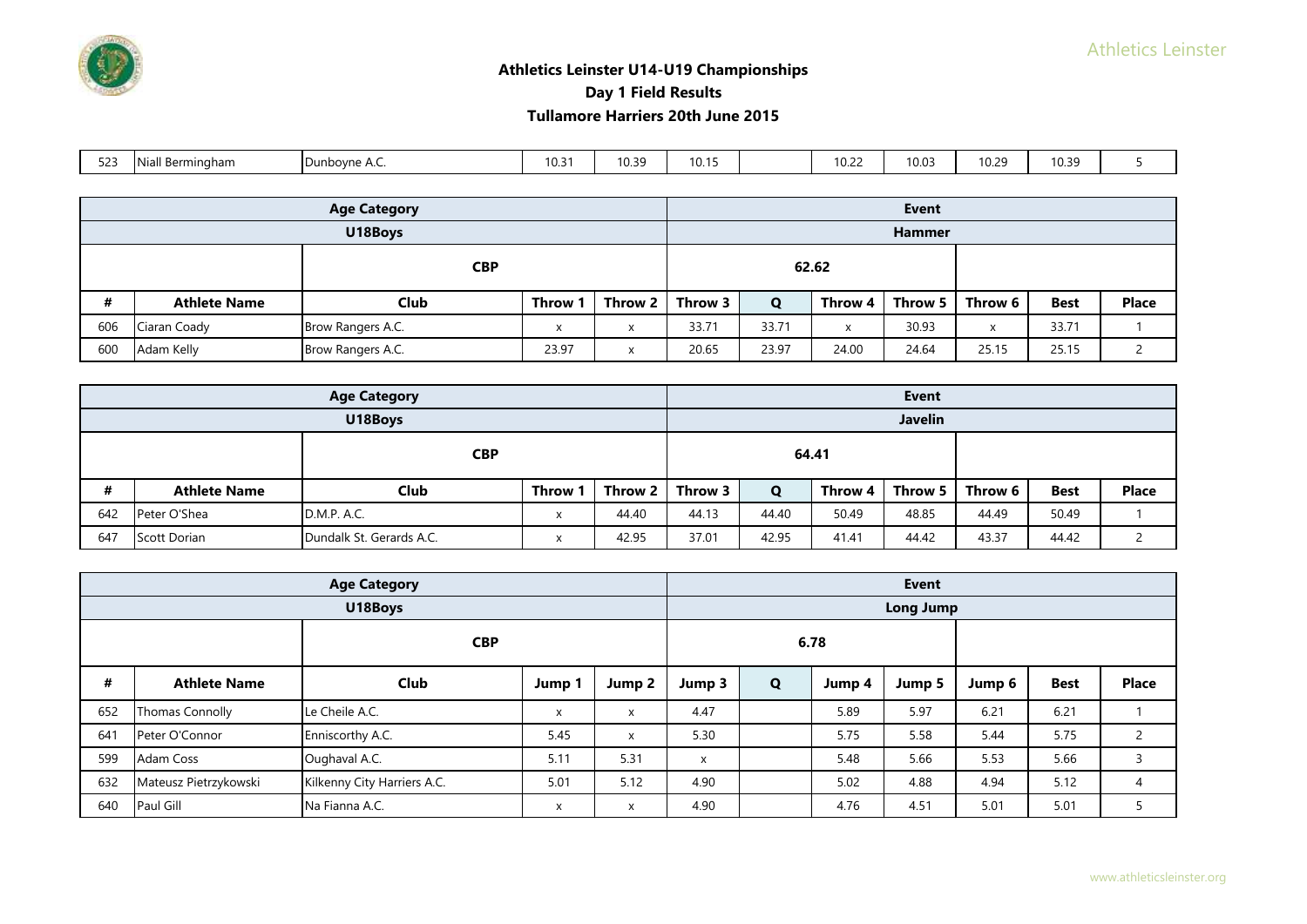

|            |                     | <b>Age Category</b> |       |           | <b>Event</b>              |   |        |                    |                          |             |              |  |
|------------|---------------------|---------------------|-------|-----------|---------------------------|---|--------|--------------------|--------------------------|-------------|--------------|--|
|            |                     | U18Boys             |       |           |                           |   |        | <b>Triple Jump</b> |                          |             |              |  |
| <b>CBP</b> |                     |                     |       | 13.32     |                           |   |        |                    |                          |             |              |  |
| #          | <b>Athlete Name</b> | <b>Club</b>         | Jump  | Jump 2    | Jump 3                    | O | Jump 4 | Jump 5             | Jump 6                   | <b>Best</b> | <b>Place</b> |  |
| 627        | Jordan Hoang        | Tullamore Harriers  | 13.11 | X         | 13.00                     |   | 13.25  | 13.59              | 13.07                    | 13.59       |              |  |
| 61         | David Baldwin       | St. Abbans AC       | 11.50 | 10.74     | 10.93                     |   | 11.54  | 11.44              | 11.69                    | 11.69       |              |  |
| 641        | Peter O Connor      | Enniscorthy AC      | 11.78 | $\lambda$ | $\checkmark$<br>$\lambda$ |   | 11.80  | $\sim$             | $\overline{\phantom{a}}$ | 11.80       |              |  |

|            |                     | <b>Age Category</b>       |         |         |         |       |         | <b>Event</b>   |         |             |              |
|------------|---------------------|---------------------------|---------|---------|---------|-------|---------|----------------|---------|-------------|--------------|
|            |                     | U19Boys                   |         |         |         |       |         | <b>Javelin</b> |         |             |              |
| <b>CBP</b> |                     |                           |         |         |         | 55.87 |         |                |         |             |              |
| #          | <b>Athlete Name</b> | <b>Club</b>               | Throw 1 | Throw 2 | Throw 3 | Q     | Throw 4 | Throw 5        | Throw 6 | <b>Best</b> | <b>Place</b> |
| 742        | Shane Joyce         | Cushinstown               | 47.04   | 54.43   | 51.34   | 54.43 | x       | 52.00          | 50.95   | 54.43       |              |
| 732        | Michael Jordan      | 40.23<br>43.62<br>Naas AC |         | 45.16   | 45.16   | 40.25 | 41.27   | 44.03          | 45.16   |             |              |

|     |                     | <b>Age Category</b>                   |         |                   |                           |       |         | <b>Event</b>    |         |             |              |
|-----|---------------------|---------------------------------------|---------|-------------------|---------------------------|-------|---------|-----------------|---------|-------------|--------------|
|     | U19Boys             |                                       |         |                   |                           |       |         | <b>Discus</b>   |         |             |              |
|     | <b>CBP</b>          |                                       |         |                   |                           |       | 55.56   |                 |         |             |              |
| #   | <b>Athlete Name</b> | Club                                  | Throw 1 | Throw 2   Throw 3 |                           | Q     | Throw 4 | Throw 5 $\vert$ | Throw 6 | <b>Best</b> | <b>Place</b> |
| 724 | John Joe Kelly      | 36.09<br>32.66<br><b>Brow Rangers</b> |         |                   | $\boldsymbol{\mathsf{x}}$ | 36.09 | 36.59   |                 |         | 36.59       |              |

|          |                     | <b>Age Category</b>                   |         |                   |       |   |                | <b>Event</b> |         |             |          |
|----------|---------------------|---------------------------------------|---------|-------------------|-------|---|----------------|--------------|---------|-------------|----------|
| U14Girls |                     |                                       |         |                   |       |   | <b>Javelin</b> |              |         |             |          |
|          | <b>CBP</b>          |                                       |         |                   | 31.42 |   |                |              |         |             |          |
| #        | <b>Athlete Name</b> | Club                                  | Throw 1 | Throw 2   Throw 3 |       | O | Throw 4        | Throw 5      | Throw 6 | <b>Best</b> | Position |
| 164      | Robyn Purser        | 26.80<br>27.00<br>St. L. O'Toole A.C. |         |                   | 26.08 |   | 26.49          | 27.17        | 22.58   | 27.17       |          |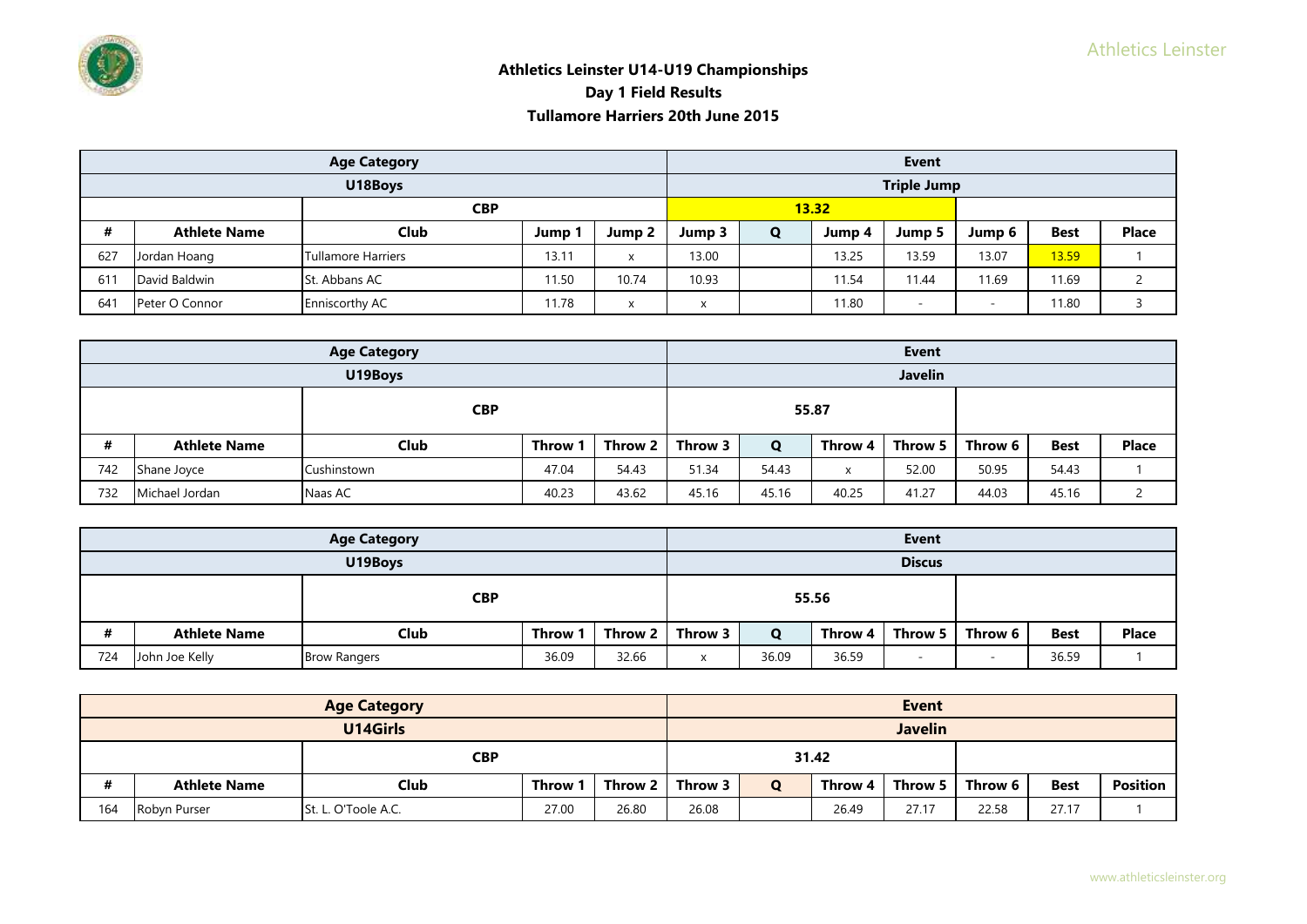

| 90  | Ailbhe Doyle          | Cushinstown A.C. | 27.00 | 23.07                    | 24.9  | 22.59 | 22.08 | 24.59                    | 27.00 |    |
|-----|-----------------------|------------------|-------|--------------------------|-------|-------|-------|--------------------------|-------|----|
| 143 | Liene Kaugare         | Dunleer A.C.     | 23.33 | 21.75                    | 19.45 | 23.87 | 23.68 | 24.54                    | 24.54 |    |
| 131 | Kate Jackman          | Adamstown A.C.   | 20.72 | 19.72                    | 20.48 | 21.29 | 20.85 | 22.34                    | 22.34 |    |
| 149 | Moya McCabe           | Boyne A.C.       | 15.53 | 16.27                    | 17.77 | 16.63 | 17.89 | 13.85                    | 17.89 |    |
| 133 | Keela Dunne           | Ashford A.C.     | -     | $\overline{\phantom{a}}$ | 16.36 | 14.19 | 15.68 | 16.65                    | 16.65 |    |
| 160 | <b>Rachel Power</b>   | Adamstown A.C.   |       | 15.99                    | ٠     |       | 15.67 | 16.62                    | 16.62 |    |
| 155 | Olivia Rowland        | Celbridge A.C.   | 13.83 | 14.00                    | 15.20 | 12.57 | 15.66 | $\overline{\phantom{a}}$ | 15.66 | 8  |
| 161 | Rebecca Carroll       | Celbridge A.C.   | 12.80 | $\sim$                   | 13.70 |       |       |                          | 13.70 | q  |
| 135 | <b>Kirsty Higgins</b> | Celbridge A.C.   | 12.30 | 13.39                    | 13.49 |       |       |                          | 13.49 | 10 |

|     |                     | <b>Age Category</b>         |         |         |         |   |         | <b>Event</b>     |         |             |                |
|-----|---------------------|-----------------------------|---------|---------|---------|---|---------|------------------|---------|-------------|----------------|
|     |                     | U14Girls                    |         |         |         |   |         | <b>Shot Putt</b> |         |             |                |
|     |                     | <b>CBP</b>                  |         |         |         |   | 12.57   |                  |         |             |                |
| #   | <b>Athlete Name</b> | Club                        | Throw 1 | Throw 2 | Throw 3 | Q | Throw 4 | Throw 5          | Throw 6 | <b>Best</b> | <b>Place</b>   |
| 174 | Shauna Leydon       | Mullingar Harriers A.C.     | 12.33   | 12.80   | 12.51   |   | 12.49   | 12.02            | 12.46   | 12.80       | $\overline{1}$ |
| 143 | Liene Kaugare       | Dunleer A.C.                | 8.92    | 9.78    | 9.88    |   | 9.92    | 10.14            | 9.92    | 10.14       | 2              |
| 127 | Jennifer Leahy      | Kilkenny City Harriers A.C. | 8.96    | 9.05    | 9.55    |   | 9.38    | 8.78             | 9.23    | 9.55        | 3              |
| 156 | Orla Fogarty        | Na Fianna A.C.              | X       | 9.23    | 9.3     |   | 9.52    | 9.24             | 9.28    | 9.52        | 4              |
| 112 | Destiny Ogbeni      | St. Peter's A.C.            | 8.73    | 8.40    | 8.68    |   | X       | 8.22             | 8.12    | 8.73        | 5              |
| 160 | Rachel Power        | Adamstown A.C.              | 8.18    | 8.40    | 8.62    |   | 8.27    | 8.11             | 7.95    | 8.62        | 6              |
| 171 | Sarahrose Merrick   | Celbridge A.C.              | X       | 7.48    | 8.01    |   | 7.90    | 8.40             | 7.88    | 8.40        | $\overline{7}$ |
| 150 | Muireann Hore       | Taghmon A.C.                | 7.52    | 6.31    | X       |   | 7.52    | 8.39             | 6.61    | 8.39        | 8              |
| 149 | Moya McCabe         | Boyne A.C.                  | 7.06    | 7.40    | 7.41    |   |         |                  |         | 7.41        | 9              |
| 151 | Niamh Cunningham    | Blackrock A.C.              | 7.31    | 6.81    | 6.19    |   |         |                  |         | 7.31        | 10             |
| 96  | Aoife Rattigan      | St. Coca's A.C.             | 7.13    | 6.78    | 6.92    |   |         |                  |         | 7.13        | 11             |
| 106 | Ciara Bartley       | Eire Og Corra Choill A.C.   | 7.09    | X       | 6.89    |   |         |                  |         | 7.09        | 12             |
| 172 | Sasha Kemmy         | Oughaval A.C.               | 6.74    | 6.59    | 6.96    |   |         |                  |         | 6.96        | 13             |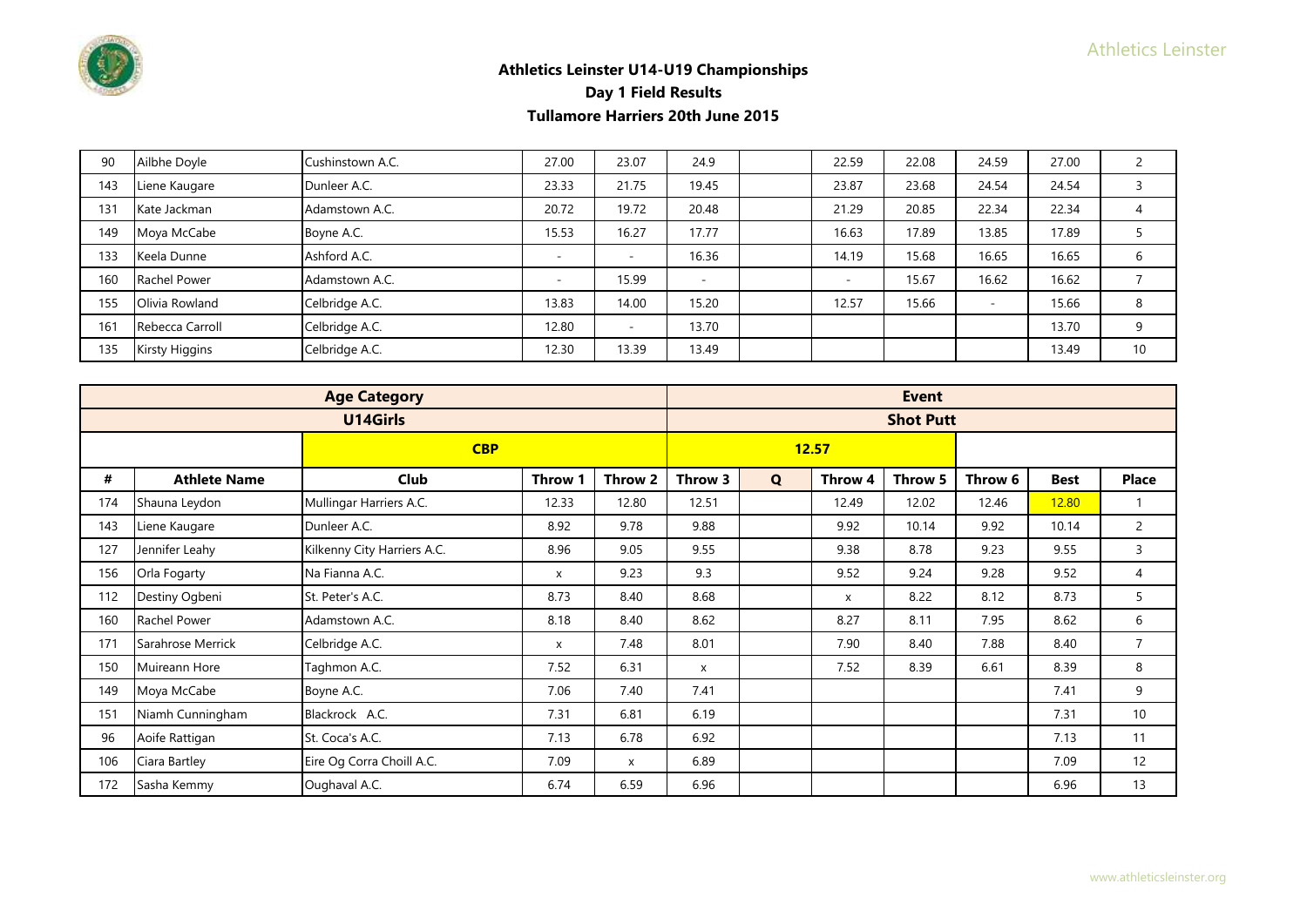

|     |                     | <b>Age Category</b>         |                           |         |          |             |         | <b>Event</b>  |         |             |                |
|-----|---------------------|-----------------------------|---------------------------|---------|----------|-------------|---------|---------------|---------|-------------|----------------|
|     |                     | U15Girls                    |                           |         |          |             |         | <b>Discus</b> |         |             |                |
|     |                     | <b>CBP</b>                  |                           |         |          |             | 34.45   |               |         |             |                |
| #   | <b>Athlete Name</b> | <b>Club</b>                 | Throw                     | Throw 2 | Throw 3  | $\mathbf Q$ | Throw 4 | Throw 5       | Throw 6 | <b>Best</b> | <b>Place</b>   |
| 325 | Rachel Kelly        | Kilkenny City Harriers A.C. | 30.12                     | 37.41   | 36.03    |             | 33.56   | 34.12         | 34.05   | 37.41       |                |
| 310 | Lystus Ebosele      | Enniscorthy A.C.            | 33.26                     | 34.64   | X        |             | X       | 25.40         | 30.00   | 34.64       | $\overline{2}$ |
| 346 | Therese Kelly       | Brow Rangers A.C.           | $\boldsymbol{\mathsf{x}}$ | 25.48   | X        |             | 27.98   | 30.76         | 30.82   | 30.82       | 3              |
| 266 | Aoife Jane Lenehan  | Cushinstown A.C.            | 27.24                     | 27.32   | 22.78    |             | 29.55   | X             | 26.70   | 29.55       | 4              |
| 305 | Katie Murphy        | St. Peter's A.C.            | 21.42                     | 25.49   | $\times$ |             | X       | 19.64         | 23.40   | 25.49       | 5              |
| 267 | Aoife Swords        | Trim A.C.                   | 12.64                     | 18.03   | X        |             | X       | 19.44         | 16.58   | 19.44       | 6              |
| 271 | Caoimhe Rowe        | Trim A.C.                   | 14.73                     | 18.24   | $\times$ |             | 18.14   | 17.60         | 14.70   | 18.24       | $\overline{7}$ |
| 337 | Sonia Mooney        | Adamstown A.C.              | X                         | 16.74   | X        |             | 16.32   | ۰             | 13.85   | 16.74       | 8              |

|            |                     | <b>Age Category</b> |         |           |         |   |         | <b>Event</b>  |           |             |                 |
|------------|---------------------|---------------------|---------|-----------|---------|---|---------|---------------|-----------|-------------|-----------------|
|            |                     | U15Girls            |         |           |         |   |         | <b>Hammer</b> |           |             |                 |
| <b>CBP</b> |                     |                     |         | 47.32     |         |   |         |               |           |             |                 |
| #          | <b>Athlete Name</b> | Club                | Throw 1 | Throw 2 L | Throw 3 | Ο | Throw 4 | Throw 5 I     | Throw 6   | <b>Best</b> | <b>Position</b> |
| 270        | Bronagh O'Hanlon    | Taghmon A.C.        | 32.42   | 33.74     | 33.96   |   | X       | 33.09         | $\lambda$ | 33.96       |                 |
| 346        | Therese Kelly       | Brow Rangers A.C.   |         | ⋏         | 21.89   |   | 28.92   | 28.29         |           | 28.92       |                 |

|     | <b>Age Category</b> |                          |        |                           | <b>Event</b> |             |        |                  |          |             |                 |
|-----|---------------------|--------------------------|--------|---------------------------|--------------|-------------|--------|------------------|----------|-------------|-----------------|
|     |                     | U15Girls                 |        |                           |              |             |        | <b>Long Jump</b> |          |             |                 |
|     | <b>CBP</b>          |                          |        |                           |              |             | 5.31   |                  |          |             |                 |
| #   | <b>Athlete Name</b> | Club                     | Jump 1 | Jump 2                    | Jump 3       | $\mathbf Q$ | Jump 4 | Jump 5           | Jump 6   | <b>Best</b> | <b>Position</b> |
| 329 | <b>Ruby Millet</b>  | St. Abbans A.C.          | 4.80   | 4.94                      | 5.15         | 5.15        | 4.98   | 5.13             |          | 5.15        |                 |
| 280 | Ella Duane          | Crookstown Millview A.C. | 4.87   | 4.83                      | 4.72         | 4.87        | X      | 4.54             | $\times$ | 4.87        |                 |
| 288 | <b>Grace Willis</b> | Cushinstown A.C.         | X      | $\boldsymbol{\mathsf{x}}$ | 4.61         | 4.61        | 4.45   | 4.63             | 4.87     | 4.87        |                 |
| 287 | Grace O'Toole       | Newbridge A.C.           | 4.49   | 4.47                      | 4.53         | 4.53        | 4.43   | 4.81             | 4.75     | 4.81        | 4               |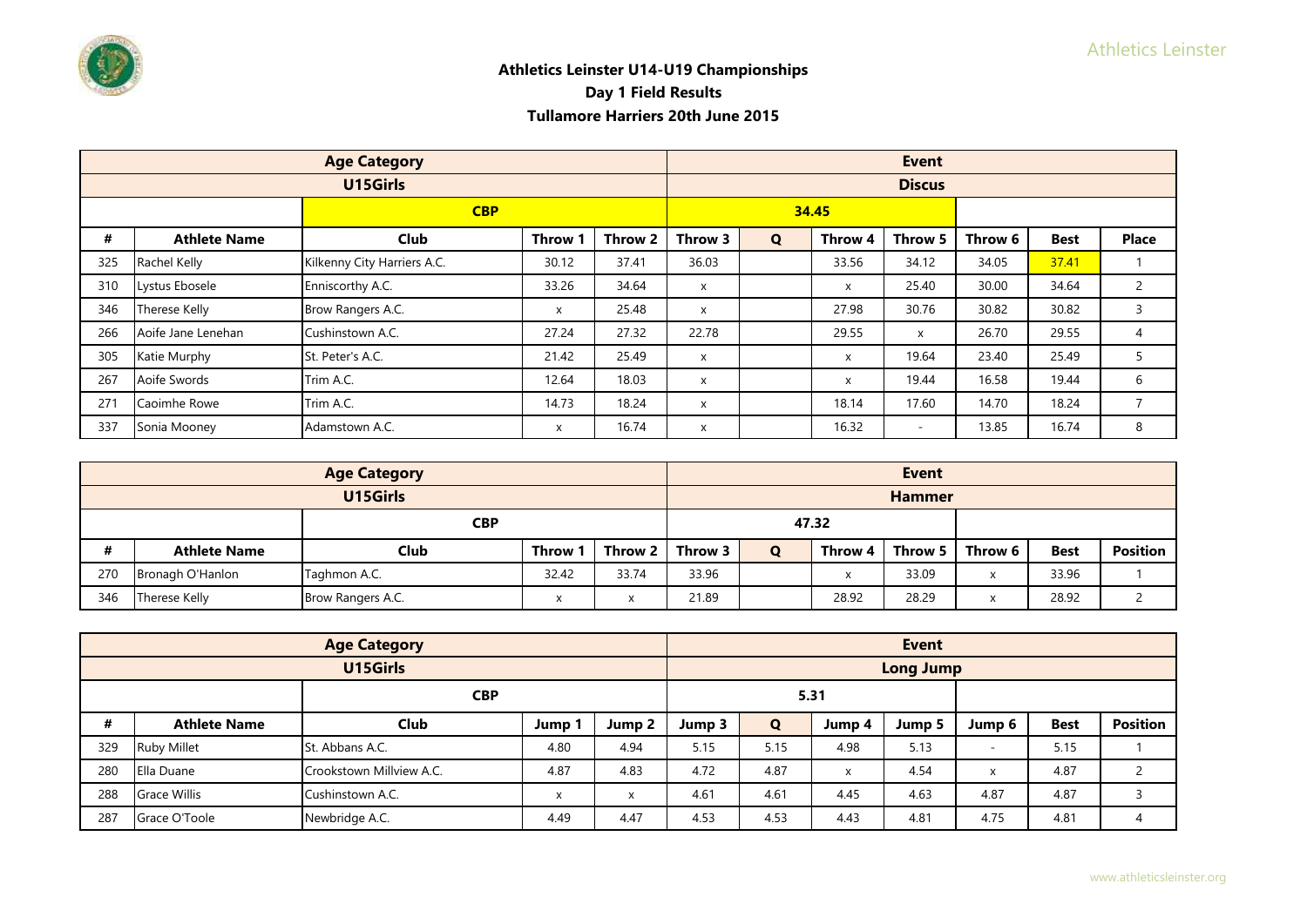

| 295 | Jana Joha          | Tullamore Harriers A.C.    | 4.72 | X            | 4.20                      | 4.72 | X    | 4.59         | 4.62 | 4.72 | 5               |
|-----|--------------------|----------------------------|------|--------------|---------------------------|------|------|--------------|------|------|-----------------|
| 319 | Niamh Rice         | Glenmore A.C.              | 4.61 | 4.30         | 4.15                      | 4.61 | X    | $\mathsf{x}$ | 4.33 | 4.61 | 6               |
| 282 | Erin Orr           | Dunleer A.C.               | 4.35 | 4.09         | 4.56                      | 4.56 | 4.22 | 3.74         | 4.42 | 4.56 | $\overline{7}$  |
| 302 | Katelyn Quinn      | Glenmore A.C.              | 4.19 | 4.54         | 4.32                      | 4.54 | 4.28 | 4.21         | 4.35 | 4.54 | 8               |
| 343 | Tara Doyle         | Adamstown A.C.             | 4.49 | 4.38         | 4.44                      |      |      |              |      | 4.49 | 9               |
| 321 | Olivia Gonsalves   | Trim A.C.                  | 4.47 | 4.23         | 4.42                      |      |      |              |      | 4.47 | 10 <sup>°</sup> |
| 269 | Awa Karen Fane     | Mullingar Harriers A.C.    | 3.55 | $\mathsf{x}$ | 4.4                       |      |      |              |      | 4.4  | 11              |
| 260 | Amy Allen          | Naas A.C.                  | 4.21 | 4.09         | 4.36                      |      |      |              |      | 4.36 | 12              |
| 259 | Alice Monahan      | Thomastown A.C.            | 3.82 | 4.18         | 4.17                      |      |      |              |      | 4.18 | 13              |
| 264 | Aoife Bourke       | Tullamore Harriers A.C.    | 3.95 | X            | 3.91                      |      |      |              |      | 3.95 | 14              |
| 333 | Sarah Fitzsimons   | Kildare A.C.               | 3.61 | 3.93         | 3.51                      |      |      |              |      | 3.93 | 15              |
| 797 | Anna Kavanagh      | Sliabh Bhuide Rovers       | X    | 3.93         | X                         |      |      |              |      | 3.93 | 16              |
| 328 | Robyn Donovan      | Clane A.C.                 | 3.84 | 3.80         | $\boldsymbol{\mathsf{x}}$ |      |      |              |      | 3.84 | 17              |
| 270 | Bronagh O'Hanlon   | Taghmon A.C.               | 3.59 | X            | 2.92                      |      |      |              |      | 3.59 | 18              |
| 263 | Aoife Allen        | St. Senans (Kilkenny) A.C. | 3.42 | 3.44         | 3.34                      |      |      |              |      | 3.44 | 19              |
| 297 | Jennifer Robertson | Clane A.C.                 | X    | 3.18         | X                         |      |      |              |      | 3.18 | 20              |

|            |                     | <b>Age Category</b>         |              |         |         |   |         | <b>Event</b>   |         |             |                 |
|------------|---------------------|-----------------------------|--------------|---------|---------|---|---------|----------------|---------|-------------|-----------------|
|            |                     | U16Girls                    |              |         |         |   |         | <b>Javelin</b> |         |             |                 |
| <b>CBP</b> |                     |                             |              |         | 35.31   |   |         |                |         |             |                 |
| #          | <b>Athlete Name</b> | <b>Club</b>                 | <b>Throw</b> | Throw 2 | Throw 3 | Q | Throw 4 | Throw 5        | Throw 6 | <b>Best</b> | <b>Position</b> |
| 452        | Katherine O'Connor  | Dundalk St. Gerards A.C.    | 34.62        | 37.26   | 38.52   |   | 39.29   | 40.25          | 35.18   | 40.25       |                 |
| 472        | Shauna White        | Cushinstown A.C.            | 25.00        | 24.55   | 23.30   |   | 26.55   | 26.33          | $\sim$  | 26.55       |                 |
| 460        | Martyna Balcer      | Kilkenny City Harriers A.C. |              | 24.22   | 24.28   |   | 25.03   | 21.14          | 22.67   | 25.03       |                 |
| 469        | Sarah Daly          | Na Fianna A.C.              | 17.22        | 18.47   | 18.93   |   | 19.74   | 19.03          | 19.83   | 19.83       | 4               |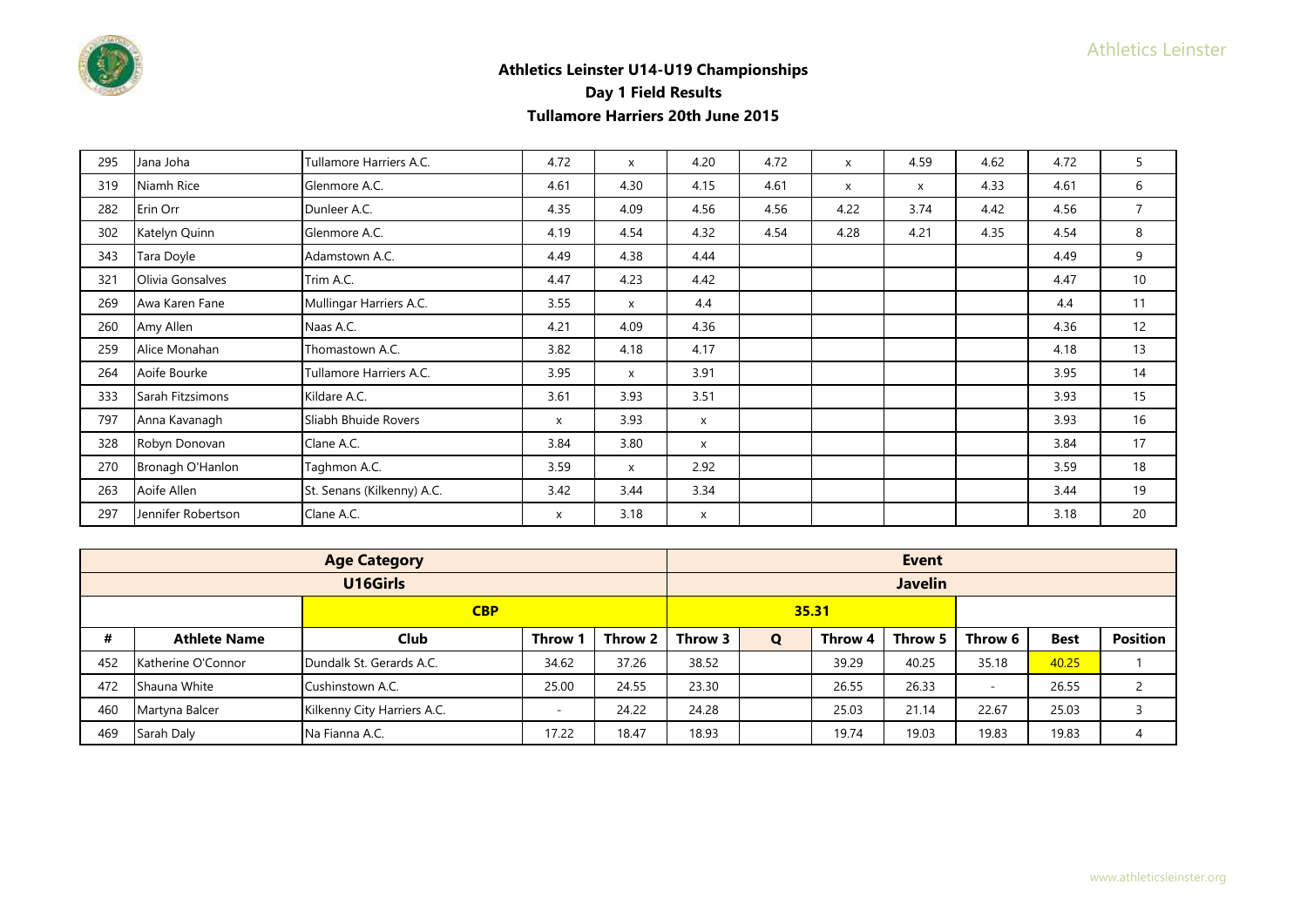

|     |                     | <b>Age Category</b>    |              |         | <b>Event</b> |   |         |                  |         |             |               |  |
|-----|---------------------|------------------------|--------------|---------|--------------|---|---------|------------------|---------|-------------|---------------|--|
|     |                     | U16Girls               |              |         |              |   |         | <b>Shot Putt</b> |         |             |               |  |
|     | <b>CBP</b>          |                        |              |         |              |   | 12.31   |                  |         |             |               |  |
| #   | <b>Athlete Name</b> | <b>Club</b>            | <b>Throw</b> | Throw 2 | Throw 3      | Q | Throw 4 | Throw 5          | Throw 6 | <b>Best</b> | <b>Place</b>  |  |
| 459 | Marquerite Furlong  | Adamstown A.C.         | 11.45        | 11.69   | 11.41        |   | 10.75   | 10.05            | 11.10   | 11.69       |               |  |
| 471 | Shauna McMahon      | Blackrock A.C. (Louth) | 10.00        | 10.43   | 9.81         |   | 10.07   | 10.2             | 9.87    | 10.43       | $\mathcal{L}$ |  |
| 475 | Zara Power          | Adamstown A.C.         | 8.72         | 9.41    | 9.06         |   | 8.82    | 9.13             | 9.30    | 9.41        |               |  |
| 476 | Zoe Mohan           | Cushinstown A.C.       | 8.99         | 9.28    | 9.08         |   | 8.82    | X                | X       | 9.28        |               |  |
| 425 | Amy Forde           | St. Killians A.C.      | 7.65         | 7.94    | 7.88         |   | 7.82    | 7.58             | 7.64    | 7.94        |               |  |

|            |                     | <b>Age Category</b> |      |        |        |   |        | <b>Event</b>       |        |             |              |
|------------|---------------------|---------------------|------|--------|--------|---|--------|--------------------|--------|-------------|--------------|
|            |                     | U16Girls            |      |        |        |   |        | <b>Triple Jump</b> |        |             |              |
| <b>CBP</b> |                     |                     |      | 10.47  |        |   |        |                    |        |             |              |
| #          | <b>Athlete Name</b> | <b>Club</b>         | Jump | Jump 2 | Jump 3 | Q | Jump 4 | Jump 5             | Jump 6 | <b>Best</b> | <b>Place</b> |
| 453        | Keelin White        | Clane A.C.          | 8.45 | 8.46   | 8.70   |   | 8.61   | 8.32               | 9.07   | 9.07        |              |
| 454        | Lara Curran         | Kildare A.C.        | 8.71 | 8.76   | 8.70   |   | 8.64   |                    | 8.81   | 8.81        |              |
| 433        | Cathriona Mooney    | Adamstown A.C.      | 7.10 | 7.74   | 7.15   |   | 7.62   | 7.38               |        | 7.74        |              |

|            |                     | <b>Age Category</b>       |              |         |                              |       |         | <b>Event</b>                         |         |             |                 |
|------------|---------------------|---------------------------|--------------|---------|------------------------------|-------|---------|--------------------------------------|---------|-------------|-----------------|
|            |                     | U17Girls                  |              |         |                              |       |         | <b>Hammer</b>                        |         |             |                 |
| <b>CBP</b> |                     |                           |              |         |                              | 49.15 |         |                                      |         |             |                 |
| #          | <b>Athlete Name</b> | <b>Club</b>               | <b>Throw</b> | Throw 2 | Throw 3                      | Q     | Throw 4 | Throw 5                              | Throw 6 | <b>Best</b> | <b>Position</b> |
| 568        | Kathlyn Furlong     | D.M.P. A.C.               | 51.19        | 53.64   | 48.76                        |       | 48.16   | 50.77                                | 47.14   | 53.64       |                 |
| 819        | Lauren O'Keefe      | Donore Harriers           | X            | 48.24   | 48.87                        |       | X       | 45.93                                | 49.76   | 49.76       |                 |
| 551        | Chloe Doyle         | Menapians A.C.            |              | 32.27   | $\mathsf{x}$                 |       | X       | $\overline{\mathbf{v}}$<br>$\lambda$ | X       | 32.27       |                 |
| 573        | Laoise Cullen       | Roundwood & District A.C. | $\lambda$    | X       | $\checkmark$<br>$\mathbf{v}$ |       | X       | 25.84                                | 26.65   | 26.65       |                 |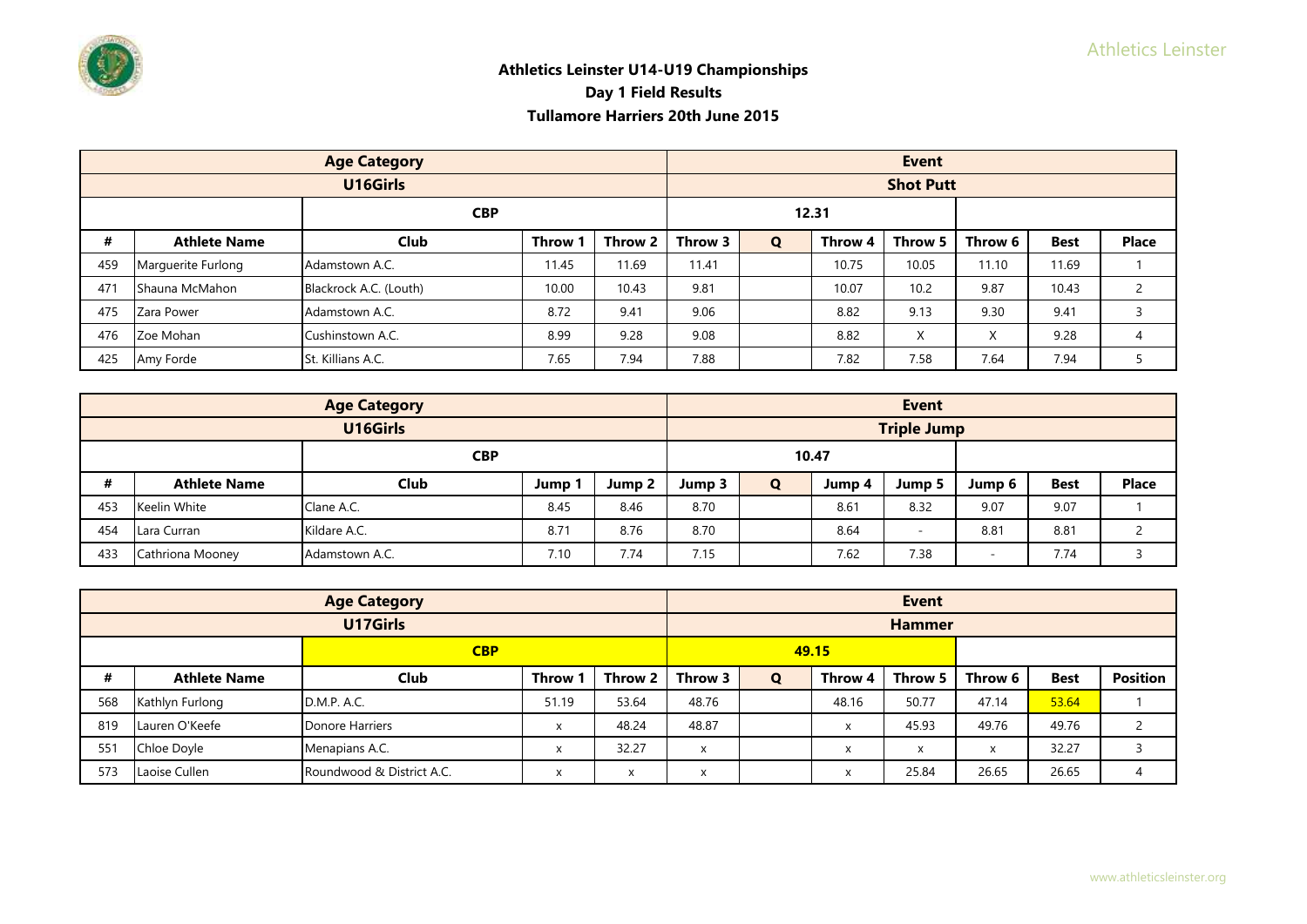

|      |                     | <b>Age Category</b> |      |                   |        |      |           | <b>Event</b>     |        |             |              |
|------|---------------------|---------------------|------|-------------------|--------|------|-----------|------------------|--------|-------------|--------------|
|      |                     | U17Girls            |      |                   |        |      |           | <b>Long Jump</b> |        |             |              |
| CBP: |                     |                     |      |                   |        | 5.71 |           |                  |        |             |              |
| #    | <b>Athlete Name</b> | <b>Club</b>         | Jump | Jump 2            | Jump 3 | Q    | Jump 4    | Jump 5           | Jump 6 | <b>Best</b> | <b>Place</b> |
| 555  | Elaine Wilson       | Celbridge A.C.      | 4.60 | 4.56              | 4.47   |      | 4.67      | 4.71             | 4.56   | 4.71        |              |
| 590  | Sarah Lawlor        | St. Joseph's A.C.   | 4.12 | 4.47              | X      |      | 4.47      | 4.37             | 4.52   | 4.52        |              |
| 580  | Meabh Delaney       | Castlecomer A.C.    | 4.00 | 4.38              | 3.62   |      | 3.81      | 4.00             | 4.05   | 4.38        |              |
| 585  | Nicole Dunne        | Naas A.C.           | 4.10 | $\checkmark$<br>⋏ | 3.94   |      | $\lambda$ | 4.11             | 4.28   | 4.28        |              |

|     |                      | <b>Age Category</b>     |              |         |         |   |         | <b>Event</b>     |         |             |                |
|-----|----------------------|-------------------------|--------------|---------|---------|---|---------|------------------|---------|-------------|----------------|
|     |                      | U17Girls                |              |         |         |   |         | <b>Shot Putt</b> |         |             |                |
|     | <b>CBP</b>           |                         |              |         |         |   | 12.54   |                  |         |             |                |
| #   | <b>Athlete Name</b>  | <b>Club</b>             | <b>Throw</b> | Throw 2 | Throw 3 | Q | Throw 4 | Throw 5          | Throw 6 | <b>Best</b> | <b>Place</b>   |
| 583 | Niamh Fogarty        | Mullingar Harriers A.C. | 12.21        | 12.41   | X       |   | 12.40   | 12.49            | 12.53   | 12.53       |                |
| 586 | Nicole Kehoe-Dowling | St. Abbans A.C.         | 10.35        | 10.71   | 11.30   |   | 10.86   | 10.75            | 10.32   | 11.30       | $\overline{2}$ |
| 568 | Kathlyn Furlong      | D.M.P. A.C.             | 9.82         | 9.25    | 10.75   |   | 9.92    | 10.25            | 10.32   | 10.75       | 3              |
| 570 | <b>Katie Merrick</b> | Celbridge A.C.          | 9.62         | 10.30   | 9.16    |   | 9.63    | 9.53             | 9.44    | 10.30       | 4              |
| 551 | Chloe Doyle          | Menapians A.C.          | X            | 6.36    | 7.19    |   | 7.09    | 6.77             | 7.77    | 7.77        |                |
| 553 | Clodagh Walshe       | Adamstown A.C.          | X            | 4.89    | 5.89    |   | 5.62    | 5.26             | 5.66    | 5.89        | 6              |
| 827 | Victoria Hawkins     | St Killian's            | 4.58         | 5.33    | 5.34    |   | 5.13    | 5.30             | X       | 5.34        | $\overline{ }$ |

|            |                     | <b>Age Category</b>      |      |        |                          |              |        | <b>Event</b>       |                          |             |              |
|------------|---------------------|--------------------------|------|--------|--------------------------|--------------|--------|--------------------|--------------------------|-------------|--------------|
|            |                     | U17Girls                 |      |        |                          |              |        | <b>Triple Jump</b> |                          |             |              |
| <b>CBP</b> |                     |                          |      | 11.28  |                          |              |        |                    |                          |             |              |
| #          | <b>Athlete Name</b> | <b>Club</b>              | Jump | Jump 2 | Jump 3                   | $\mathbf{o}$ | Jump 4 | Jump 5             | Jump 6                   | <b>Best</b> | <b>Place</b> |
| 578        | Lisa Aspel          | Crookstown Millyjew A.C. | 9.77 | 9.43   | $\overline{\phantom{a}}$ |              | 9.72   | 10.04              | $\overline{\phantom{a}}$ | 10.04       |              |
| 579        | Maeve Maher         | St. Abbans A.C.          | 8.91 | 8.69   | 9.13                     |              | 9.32   | 9.53               | 9.34                     | 9.53        |              |
| 590        | Sarah Lawlor        | St. Joseph's A.C.        | 9.12 | 9.41   | 9.12                     |              | 9.45   | 9.01               | 9.42                     | 9.45        |              |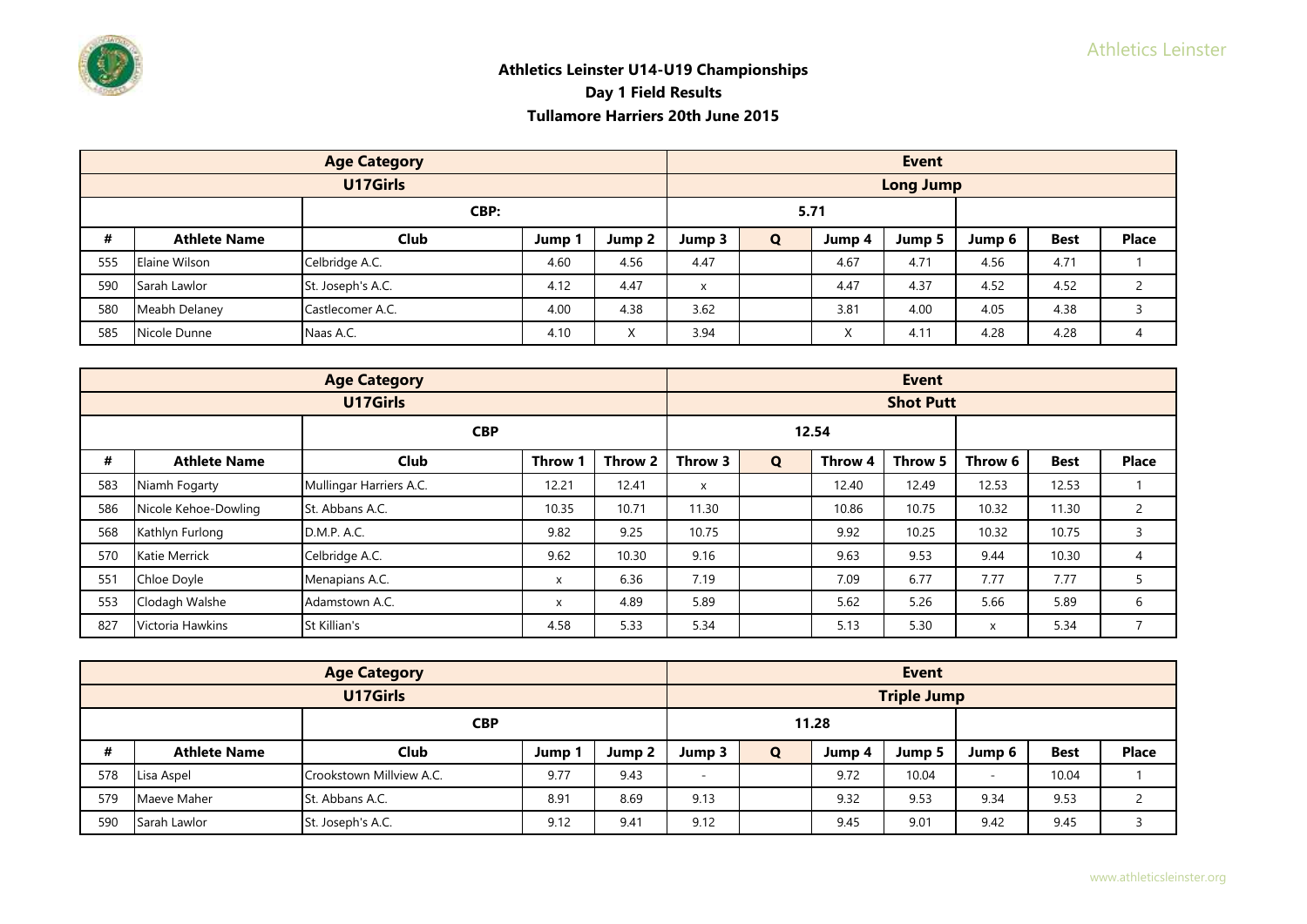| 592 | nannon Wall۔             | Adamstown A.C. | 8.66         | 9.05 | 8.99                     | 8.55 | 9.21         | 8.38    | $9.2^{\circ}$ |  |
|-----|--------------------------|----------------|--------------|------|--------------------------|------|--------------|---------|---------------|--|
| 585 | Nicole Dunne             | Naas A.C.      | 8.20         | 8.36 | $\overline{\phantom{a}}$ | 8.36 | . .-<br>8.5. | $8.2^-$ | 0.57<br>O.D.  |  |
| 550 | eibhinn O'Muircheartaigh | Dunboyne A.C.  | 0.27<br>8.Z3 | 7.65 | 7.86                     |      |              |         | 0.23<br>8.Z3  |  |

|            |                     | <b>Age Category</b>      |         |         |         |              |         | <b>Event</b>  |         |             |              |
|------------|---------------------|--------------------------|---------|---------|---------|--------------|---------|---------------|---------|-------------|--------------|
|            |                     | U18Girls                 |         |         |         |              |         | <b>Discus</b> |         |             |              |
| <b>CBP</b> |                     |                          |         | 39.50   |         |              |         |               |         |             |              |
| #          | <b>Athlete Name</b> | Club                     | Throw 1 | Throw 2 | Throw 3 | $\mathbf{o}$ | Throw 4 | Throw 5 L     | Throw 6 | <b>Best</b> | <b>Place</b> |
| 698        | Seodhna Hoey        | Portlaoise A.C.          | 29.85   | 31.91   | 34.30   |              | 33.45   | X             | X       | 34.30       |              |
| 700        | Tara Connick        | St. Pauls (Wexford) A.C. | 21.00   | 23.08   | 25.32   |              | x       | 21.19         | 23.22   | 25.32       |              |

|                                              |                     | <b>Age Category</b> |              |         |         |             |         | <b>Event</b>     |         |             |                 |
|----------------------------------------------|---------------------|---------------------|--------------|---------|---------|-------------|---------|------------------|---------|-------------|-----------------|
|                                              |                     | U18Girls            |              |         |         |             |         | <b>Shot Putt</b> |         |             |                 |
|                                              |                     | <b>CBP</b>          |              |         |         |             | 12.62   |                  |         |             |                 |
| #                                            | <b>Athlete Name</b> | <b>Club</b>         | Throw 1      | Throw 2 | Throw 3 | $\mathbf Q$ | Throw 4 | Throw 5          | Throw 6 | <b>Best</b> | <b>Position</b> |
| 675                                          | Elizabeth Morland   | Cushinstown A.C.    | $\mathsf{x}$ | 12.05   | X       |             | 11.98   | 12.12            | 12.67   | 12.67       |                 |
| 698                                          | Seodhna Hoey        | Portlaoise A.C.     | 11.23        | 11.06   | 10.95   |             | 11.63   | 11.44            | 11.43   | 11.63       | 2               |
| 682                                          | Laura Quigley       | Celbridge A.C.      | 9.11         | X       | 9.40    |             | 10.04   | 10.20            | 9.81    | 10.20       | 3               |
| 684                                          | Leah Hutton         | St. L. O'Toole A.C. | 7.19         | 7.98    | 7.95    |             | 8.33    | 8.22             | 7.75    | 8.33        | 4               |
|                                              |                     | <b>Age Category</b> |              |         |         |             |         | <b>Event</b>     |         |             |                 |
|                                              |                     | U19Girls            |              |         |         |             |         | <b>Hammer</b>    |         |             |                 |
|                                              |                     | <b>CBP</b>          |              |         |         |             | 48.43   |                  |         |             |                 |
| #                                            | <b>Athlete Name</b> | <b>Club</b>         | Throw 1      | Throw 2 | Throw 3 | $\mathbf Q$ | Throw 4 | Throw 5          | Throw 6 | <b>Best</b> | <b>Place</b>    |
| 759                                          | Kelly Brady         | Bohermeen A.C.      | 42.97        | 41.07   | 42.02   |             | 40.48   | 41.93            | 41.26   | 42.97       |                 |
| Menapians A.C.<br>Katy Young<br>38.54<br>758 |                     |                     | 36.69        | 29.92   |         | $\sim$      | 39.71   | 36.04            | 39.71   | 2           |                 |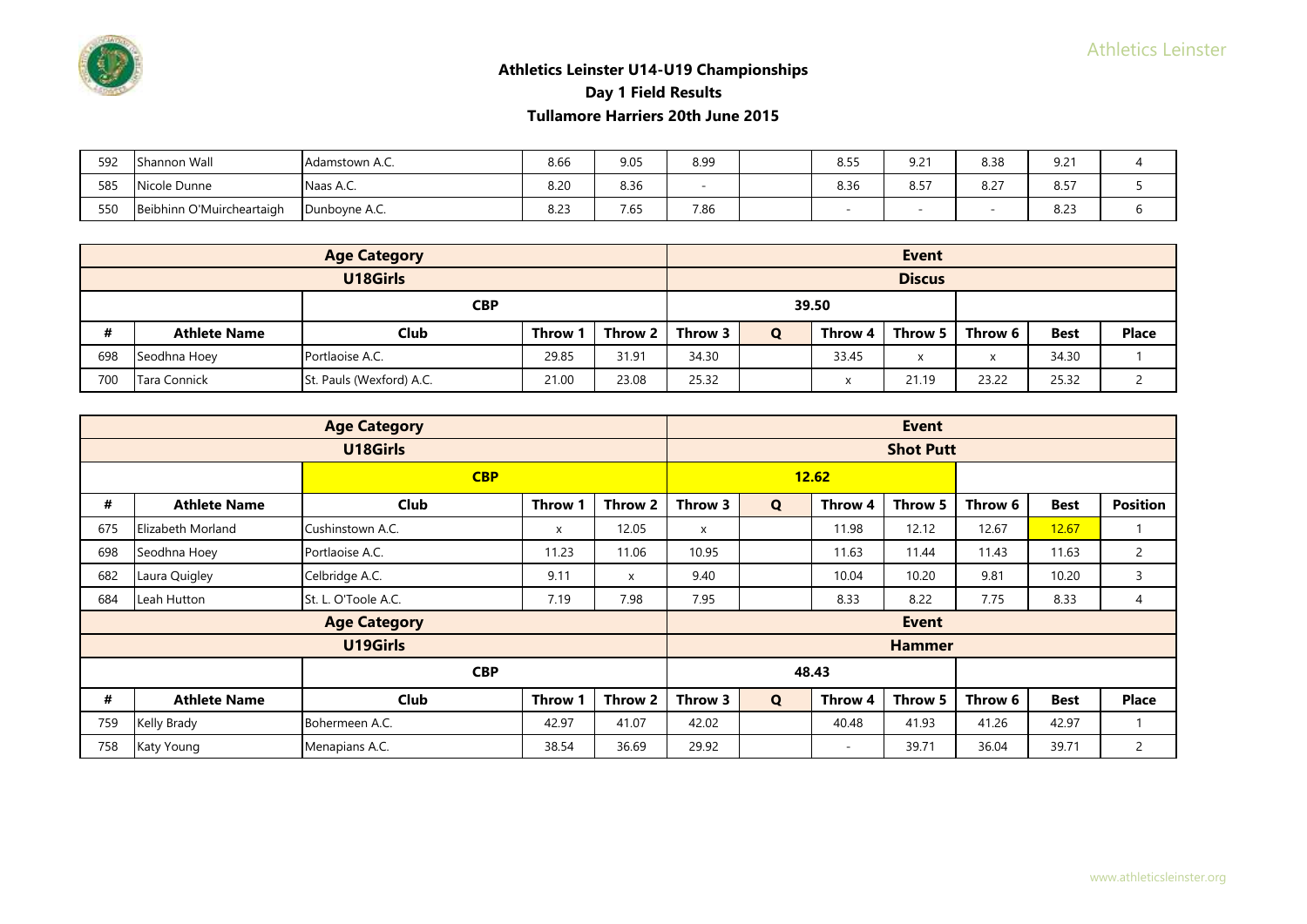

|     |                     | <b>Age Category</b> |      |        |                          |   |                          | <b>Event</b>     |                          |             |                 |
|-----|---------------------|---------------------|------|--------|--------------------------|---|--------------------------|------------------|--------------------------|-------------|-----------------|
|     |                     | U19Girls            |      |        |                          |   |                          | <b>Long Jump</b> |                          |             |                 |
|     |                     | <b>CBP</b>          |      |        |                          |   | 5.66                     |                  |                          |             |                 |
| #   | <b>Athlete Name</b> | Club                | Jump | Jump 2 | Jump 3                   | Q | Jump 4                   | Jump 5           | Jump 6                   | <b>Best</b> | <b>Position</b> |
| 755 | Jane Shovlin        | Menapians A.C.      | 4.82 | 4.85   | 4.93                     |   | 5.26                     | 5.13             | 4.87                     | 5.26        |                 |
| 764 | Michelle O'Dea      | Celbridge A.C.      |      | 3.86   | $\overline{\phantom{0}}$ |   | $\overline{\phantom{a}}$ |                  | $\overline{\phantom{a}}$ | 3.86        |                 |

|     |                     | <b>Age Category</b> |         |         |         |       | <b>Event</b> |                  |                |             |                 |
|-----|---------------------|---------------------|---------|---------|---------|-------|--------------|------------------|----------------|-------------|-----------------|
|     |                     | U19Girls            |         |         |         |       |              | <b>Shot Putt</b> |                |             |                 |
|     |                     | <b>CBP</b>          |         |         |         | 12.48 |              |                  |                |             |                 |
| #   | <b>Athlete Name</b> | <b>Club</b>         | Throw 1 | Throw 2 | Throw 3 | Q     | Throw 4      | Throw 5 L        | Throw 6        | <b>Best</b> | <b>Position</b> |
| 746 | Anne-Marie Torsney  | Fingallians A.C.    | 10.92   | 10.58   | 10.6    |       | x            | 1.04             | $\overline{ }$ | 11.04       |                 |
| 759 | Kelly Brady         | Bohermeen A.C.      | 9.16    | 9.65    | 9.60    |       | 9.77         | $\cdot$          | 10.37          | 10.37       |                 |

|     |                     | <b>Age Category</b> |      |                   |        |   |        | <b>Event</b>       |        |             |              |
|-----|---------------------|---------------------|------|-------------------|--------|---|--------|--------------------|--------|-------------|--------------|
|     |                     | U19Girls            |      |                   |        |   |        | <b>Triple Jump</b> |        |             |              |
|     |                     | <b>CBP</b>          |      |                   |        |   | 11.78  |                    |        |             |              |
| #   | <b>Athlete Name</b> | Club                | Jump | Jump <sub>2</sub> | Jump 3 | O | Jump 4 | Jump 5             | Jump 6 | <b>Best</b> | <b>Place</b> |
| 764 | Michelle O'Dea      | Celbridge A.C.      | 7.69 | 7.91              | 8.31   |   | 8.55   | 8.58               | 8.88   | 8.88        |              |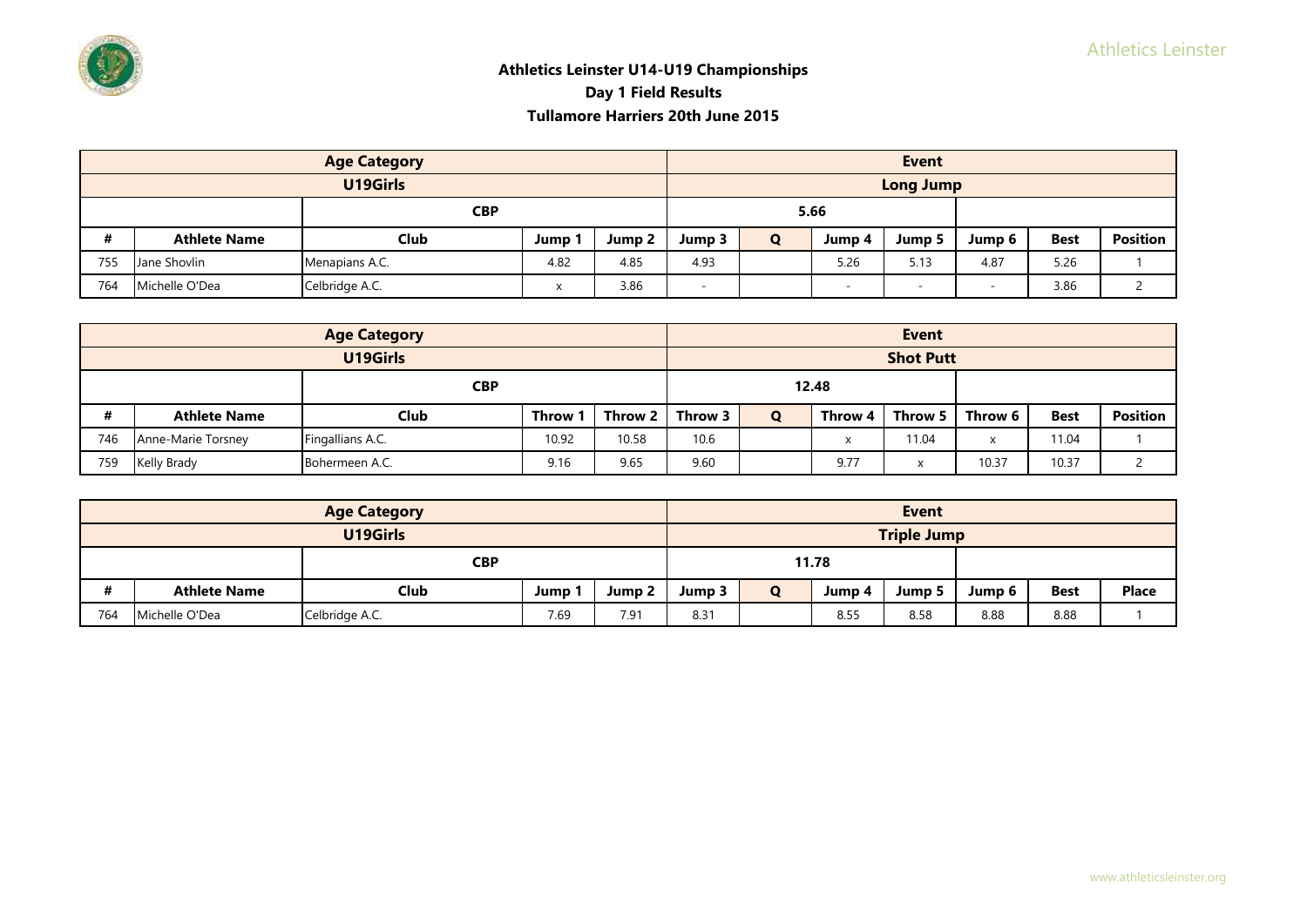|     |                     | <b>Age Category</b>         |          |            |            |          |            |         |            |            |         |         |         |            |            | <b>Event</b>     |                |                |             |                |
|-----|---------------------|-----------------------------|----------|------------|------------|----------|------------|---------|------------|------------|---------|---------|---------|------------|------------|------------------|----------------|----------------|-------------|----------------|
|     |                     | U15Boys                     |          |            |            |          |            |         |            |            |         |         |         |            |            | <b>High Jump</b> |                |                |             |                |
|     |                     |                             |          |            | CBP:       |          |            |         |            | 1.76       |         |         |         |            |            |                  |                |                |             |                |
| #   | <b>Name</b>         | <b>Club</b>                 | SH: 1.20 |            |            |          |            |         |            |            |         |         |         |            |            |                  | <b>Fouls</b>   |                | <b>Best</b> | <b>Place</b>   |
|     |                     |                             | 1.20     | 1.25       | 1.30       | 1.35     | 1.40       | 1.45    | 1.50       | 1.55       | 1.60    | 1.65    | 1.68    | 1.71       | 1.74       |                  |                |                |             |                |
| 238 | Lucas Moylan        | Suncroft A.C.               |          |            |            |          | $\circ$    | $\circ$ | $\circ$    | $\circ$    | $\circ$ | XXO     | $\circ$ | XO         | <b>XXX</b> |                  | 3              |                | 1.71        |                |
| 223 | Gabriel Bell        | St. Peter's A.C.            |          |            |            |          |            |         | $\circ$    | $\circ$    | $\circ$ | $\circ$ | XO      | XXO        | <b>XXX</b> |                  | 3              | $\overline{2}$ | 1.71        | $\overline{2}$ |
| 248 | Rory MacGabhann     | Kilkenny City Harriers A.C. |          |            |            |          | $\circ$    | $\circ$ | O          | $\circ$    | $\circ$ |         | XXO XXO | <b>XXX</b> |            |                  | 4              | $\overline{2}$ | 1.68        | 3              |
| 242 | Nathan Parameswaran | Celbridge A.C.              |          |            | $\circ$    | $\Omega$ | $\circ$    | $\circ$ | XXO        | <b>XXX</b> |         |         |         |            |            |                  | $\overline{2}$ | $\overline{2}$ | 1.50        | 4              |
| 205 | Daniel Halligan     | St. Pauls (Wexford) A.C.    |          | $\circ$    | $\circ$    | $\Omega$ | $\circ$    | $\circ$ | XXO        | <b>XXX</b> |         |         |         |            |            |                  | $\overline{2}$ | $\overline{2}$ | 1.50        | 4              |
| 239 | Luke Hennessy       | Crookstown Millview A.C.    |          |            | $\circ$    | $\Omega$ | $\circ$    | XO      | <b>XXX</b> |            |         |         |         |            |            |                  |                |                | 1.45        | 6              |
| 231 | John O'Connor       | Greystones & District A.C.  | $\Omega$ | $\circ$    | <b>XXX</b> |          |            |         |            |            |         |         |         |            |            |                  | $\Omega$       | $\Omega$       | 1.25        | $\overline{7}$ |
| 228 | Jamie Foley         | Enniscorthy Juvenile A.C.   | $\Omega$ | <b>XXX</b> |            |          |            |         |            |            |         |         |         |            |            |                  | $\Omega$       | $\Omega$       | 1.20        | 8              |
| 190 | Andrew O'Donnell    | Gowran A.C.                 | XO       | <b>XXX</b> |            |          |            |         |            |            |         |         |         |            |            |                  |                |                | 1.20        | 9              |
| 189 | Andrew Heeney       | Le Cheile A.C.              |          |            |            |          | <b>XXX</b> |         |            |            |         |         |         |            |            |                  | 0              | $\Omega$       | <b>NH</b>   |                |

|     |                       | <b>Age Category</b> |                |          |          |          |                     |                           |            |                   |            |          |                                    |   | Event            |              |   |             |              |
|-----|-----------------------|---------------------|----------------|----------|----------|----------|---------------------|---------------------------|------------|-------------------|------------|----------|------------------------------------|---|------------------|--------------|---|-------------|--------------|
|     |                       | U17Boys             |                |          |          |          |                     |                           |            |                   |            |          |                                    |   | <b>High Jump</b> |              |   |             |              |
|     |                       |                     |                |          | CBP:     |          |                     |                           |            | 1.90 <sub>1</sub> |            |          |                                    |   |                  |              |   |             |              |
| #   |                       | Club                | <b>SH:1.40</b> |          |          |          |                     |                           |            |                   |            |          |                                    |   |                  | <b>Fouls</b> |   |             | <b>Place</b> |
|     | <b>Name</b>           |                     | 1.40           | 1.45     | 1.50     |          | 1.55 1.60 1.65 1.70 |                           |            |                   |            |          | 1.75 1.80 1.85 1.90 1.95 2.00 2.04 |   |                  |              |   | <b>Best</b> |              |
| 535 | Ryan Carthy Walshe    | Adamstown A.C.      |                |          |          |          |                     |                           |            | $\circ$           | O          | $\Omega$ |                                    | O | XXX              |              | 0 | 2.00        |              |
| 479 | <b>Andrew Carroll</b> | Celbridge A.C.      |                |          |          |          | $\Omega$            | $\circ$                   | $\Omega$   | $\circ$           | <b>XXX</b> |          |                                    |   |                  |              | 0 | 1.75        | $\sim$       |
| 523 | Niall Bermingham      | Dunboyne A.C.       |                |          | $\Omega$ | $\Omega$ | XO                  | $\sqrt{2}$ xxo $\sqrt{2}$ | <b>XXX</b> |                   |            |          |                                    |   |                  |              |   | 1.65        |              |
| 493 | Donal English-Hayden  | Ballon Rathoe A.C.  | $\circ$        | $\Omega$ | $\circ$  | $\Omega$ | $\Omega$            | XXX                       |            |                   |            |          |                                    |   |                  |              | C | 1.60        | 4            |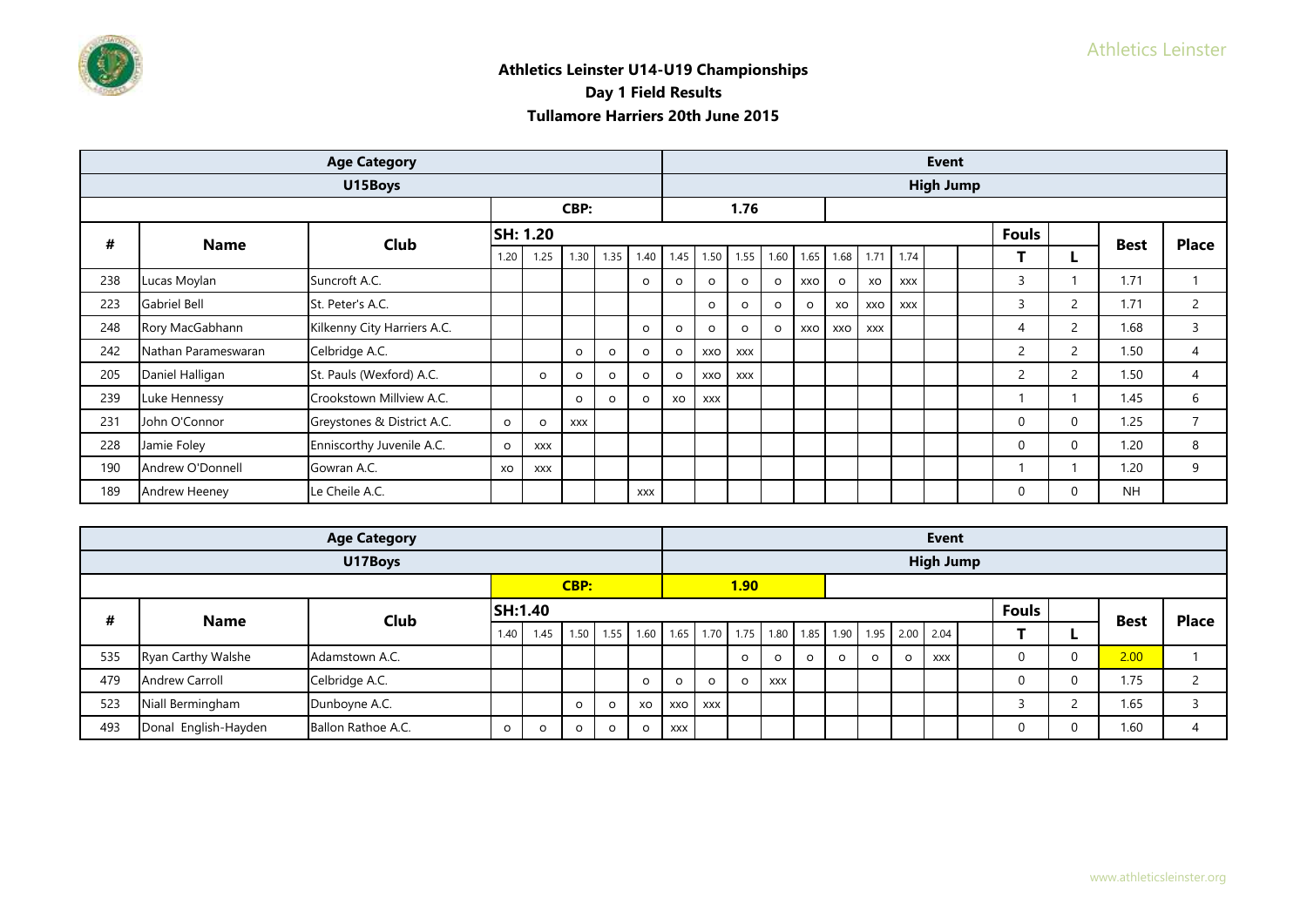|     |              | <b>Age Category</b>       |         |         |         |                               |         |        |  |  | <b>Event</b>     |              |   |             |              |
|-----|--------------|---------------------------|---------|---------|---------|-------------------------------|---------|--------|--|--|------------------|--------------|---|-------------|--------------|
|     |              | U19Boys                   |         |         |         |                               |         |        |  |  | <b>High Jump</b> |              |   |             |              |
|     |              |                           |         |         | CBP:    |                               |         | 2.00   |  |  |                  |              |   |             |              |
| #   | <b>Name</b>  | Club                      | SH:     |         |         |                               |         |        |  |  |                  | <b>Fouls</b> |   |             | <b>Place</b> |
|     |              |                           | 1.60    | 1.65    |         | 1.70 1.75 1.80 1.90 1.95 2.01 |         |        |  |  |                  |              | - | <b>Best</b> |              |
| 725 | Keith Marks  | Cushinstown A.C.          | $\sim$  |         |         | -                             | $\circ$ | XO XXX |  |  |                  |              |   | 1.95        |              |
| 726 | Kevin Wilson | St. Abbans A.C.           | $\circ$ | O       | O       | <b>XXX</b>                    |         |        |  |  |                  | $\Omega$     |   | 1.70        |              |
| 743 | Tim Bowler   | Enniscorthy Juvenile A.C. | XO      | $\circ$ | $\circ$ | <b>XXX</b>                    |         |        |  |  |                  |              |   | 1.70        |              |

|     |                         | <b>Age Category</b> |         |         |            |         |   |         |                                         |         |            |  | Event             |              |             |             |              |
|-----|-------------------------|---------------------|---------|---------|------------|---------|---|---------|-----------------------------------------|---------|------------|--|-------------------|--------------|-------------|-------------|--------------|
|     |                         | U16Boys             |         |         |            |         |   |         |                                         |         |            |  | <b>Pole Vault</b> |              |             |             |              |
|     |                         |                     |         |         | CBP:       |         |   |         | 3.20                                    |         |            |  |                   |              |             |             |              |
| #   | <b>Name</b>             | Club                | SH:     |         |            |         |   |         |                                         |         |            |  |                   | <b>Fouls</b> |             | <b>Best</b> | <b>Place</b> |
|     |                         |                     | 2.10    | 2.20    |            |         |   |         | 2.40 2.60 2.80 3.10 3.20 3.30 3.40 3.50 |         |            |  |                   |              |             |             |              |
| 402 | Matthew Callinan Keenan | St. L. O'Toole A.C. |         |         |            | $\circ$ | O | XO      | XO                                      | $\circ$ | <b>XXX</b> |  |                   |              | $\mathbf 0$ | 3.40        |              |
| 373 | Dean Nolan              | St. L. O'Toole A.C. |         |         |            | $\circ$ | O | $\circ$ | <b>XXX</b>                              |         |            |  |                   |              | $\mathbf 0$ | 3.20        | ے            |
| 368 | Dach Murray             | St. L. O'Toole A.C. |         |         | XO         | XO XXX  |   |         |                                         |         |            |  |                   |              |             | 2.60        |              |
| 404 | Matthew Rossiter        | St. Abbans A.C.     | $\circ$ | $\circ$ | <b>XXX</b> |         |   |         |                                         |         |            |  |                   |              | $\mathbf 0$ | 2.20        |              |

|     |                      | <b>Age Category</b> |         |                 |      |                     |    |     |      |  |  | Event             |              |             |              |
|-----|----------------------|---------------------|---------|-----------------|------|---------------------|----|-----|------|--|--|-------------------|--------------|-------------|--------------|
|     |                      | U17Boys             |         |                 |      |                     |    |     |      |  |  | <b>Pole Vault</b> |              |             |              |
|     |                      |                     |         |                 | CBP: |                     |    |     | 3.40 |  |  |                   |              |             |              |
| #   |                      | Club                |         | <b>SH: 2.00</b> |      |                     |    |     |      |  |  |                   | <b>Fouls</b> |             | <b>Place</b> |
|     | <b>Name</b>          |                     | 2.00    | 2.20            |      | 2.40 2.60 2.80 3.00 |    |     |      |  |  |                   |              | <b>Best</b> |              |
| 493 | Donal English-Hayden | Ballon Rathoe A.C.  |         |                 |      | $\circ$             | XO | XXX |      |  |  |                   |              | 2.80        |              |
| 484 | Calum McGrath        | Celbridge A.C.      | $\circ$ | $\circ$         | XXX  |                     |    |     |      |  |  |                   |              | 2.20        |              |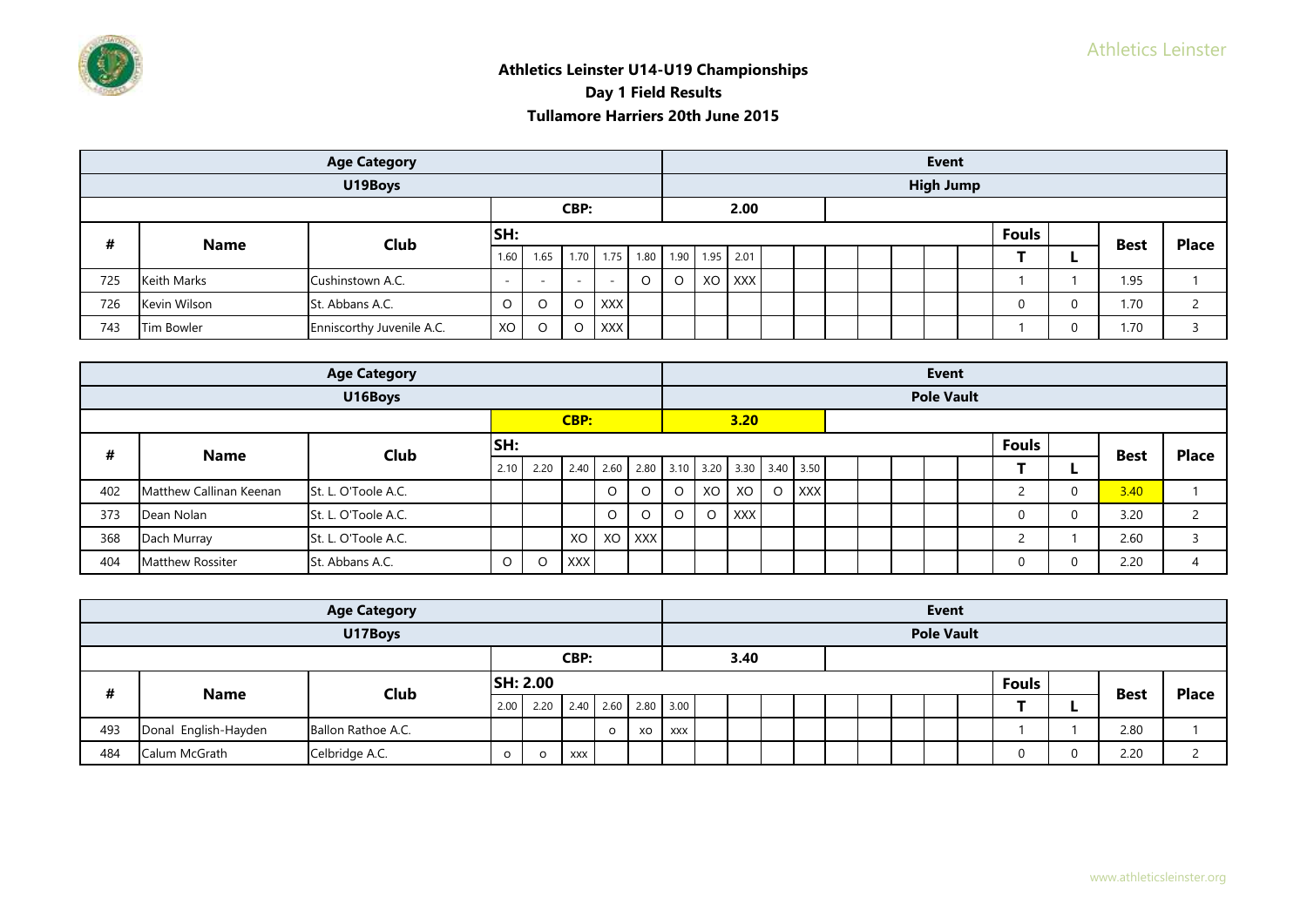

|     |                    | <b>Age Category</b> |         |                  |         |                     |    |            |      |  |  | Event             |              |             |              |
|-----|--------------------|---------------------|---------|------------------|---------|---------------------|----|------------|------|--|--|-------------------|--------------|-------------|--------------|
|     |                    | U18Boys             |         |                  |         |                     |    |            |      |  |  | <b>Pole Vault</b> |              |             |              |
|     |                    |                     |         |                  | CBP:    |                     |    |            | 4.00 |  |  |                   |              |             |              |
| #   | <b>Name</b>        | Club                |         | <b>SH: 2.80m</b> |         |                     |    |            |      |  |  |                   | <b>Fouls</b> | <b>Best</b> | <b>Place</b> |
|     |                    |                     |         | 2.80 3.00        |         | 3.20 3.30 3.40 3.50 |    |            |      |  |  |                   |              |             |              |
| 651 | <b>Shane Power</b> | St. Joseph's A.C.   | $\circ$ | O                | $\circ$ |                     | xo | <b>XXX</b> |      |  |  |                   |              | 3.40        |              |

|     |                   | <b>Age Category</b>         |         |         |             |            |            |            |            |            |  |  | <b>Event</b>     |                |              |             |                |
|-----|-------------------|-----------------------------|---------|---------|-------------|------------|------------|------------|------------|------------|--|--|------------------|----------------|--------------|-------------|----------------|
|     |                   | U14Girls                    |         |         |             |            |            |            |            |            |  |  | <b>High Jump</b> |                |              |             |                |
|     |                   |                             |         |         | CBP:        |            |            |            |            | 1.50       |  |  |                  |                |              |             |                |
| #   | <b>Name</b>       | Club                        | SH:     |         |             |            |            |            |            |            |  |  |                  | <b>Fouls</b>   |              | <b>Best</b> | <b>Place</b>   |
|     |                   |                             | 1.15    | 1.20    | 1.25        | 1.30       | 1.35       | 1.40       | 1.43       | 1.46       |  |  |                  | т              |              |             |                |
| 119 | Eve Rafter        | Inbhear Dee A.C.            | ٠       | $\circ$ | $\mathsf O$ | $\circ$    | $\circ$    | XO         | $\circ$    | <b>XXX</b> |  |  |                  | 1              | $\mathbf{0}$ | 1.43        | $\mathbf{1}$   |
| 180 | Tara Meier        | Boyne A.C.                  | ÷       | $\circ$ | $\circ$     | $\circ$    | XXO        | $\circ$    | <b>XXX</b> |            |  |  |                  | $\overline{2}$ | $\Omega$     | 1.40        | 2              |
| 134 | Kirsten Monaghan  | St. Coca's A.C.             | $\circ$ | $\circ$ | $\circ$     | $\circ$    | $\circ$    | <b>XXX</b> |            |            |  |  |                  | $\mathbf{0}$   | $\Omega$     | 1.35        | 3              |
| 158 | Orlaith Quinn     | Cushinstown A.C.            | ٠       | $\circ$ | $\circ$     | XO         | $\circ$    | <b>XXX</b> |            |            |  |  |                  | 1              | $\Omega$     | 1.35        | 4              |
| 127 | Jennifer Leahy    | Kilkenny City Harriers A.C. | $\circ$ | $\circ$ | $\circ$     | XO         | $\circ$    | <b>XXX</b> |            |            |  |  |                  | 1              | $\mathbf{0}$ | 1.35        | $\overline{4}$ |
| 162 | Rebecca Molloy    | Roundwood & District A.C.   | ÷       | $\circ$ | XO          | $\circ$    | $\circ$    | <b>XXX</b> |            |            |  |  |                  | 1              | $\Omega$     | 1.35        | $\overline{4}$ |
| 129 | Jessica Welsh     | Dunleer A.C.                | ٠       | $\circ$ | $\circ$     | $\circ$    | XO         | <b>XXX</b> |            |            |  |  |                  | 1              |              | 1.35        | $\overline{7}$ |
| 144 | Maeve Hayes       | St. Pauls (Wexford) A.C.    | $\sim$  | $\sim$  | $\circ$     | $\circ$    | XO         | <b>XXX</b> |            |            |  |  |                  | 1              |              | 1.35        | $\overline{7}$ |
| 87  | Abbie Sheridan    | Ardee & District A.C.       | $\circ$ | O       | $\circ$     | XO         | XO         | <b>XXX</b> |            |            |  |  |                  | 2              |              | 1.35        | 9              |
| 171 | Sarahrose Merrick | Celbridge A.C.              | $\circ$ | $\circ$ | $\circ$     | $\circ$    | <b>XXX</b> |            |            |            |  |  |                  | $\Omega$       | $\Omega$     | 1.30        | 10             |
| 184 | Victoria Knox     | Dunboyne A.C.               |         | $\circ$ | $\circ$     | <b>XXX</b> |            |            |            |            |  |  |                  | $\mathbf{0}$   | $\Omega$     | 1.25        | 11             |
| 140 | Lauren McConnell  | Dunboyne A.C.               |         | $\circ$ | XO          | <b>XXX</b> |            |            |            |            |  |  |                  | 1              |              | 1.25        | 12             |
| 126 | Iseult Brosnan    | Kilcoole A.C.               | $\circ$ | $\circ$ | XO          | <b>XXX</b> |            |            |            |            |  |  |                  | 1              |              | 1.25        | 12             |
| 118 | Emma Poyntz       | Kilkenny City Harriers A.C. | $\circ$ | XO      | <b>XXX</b>  |            |            |            |            |            |  |  |                  |                |              | 1.20        | 14             |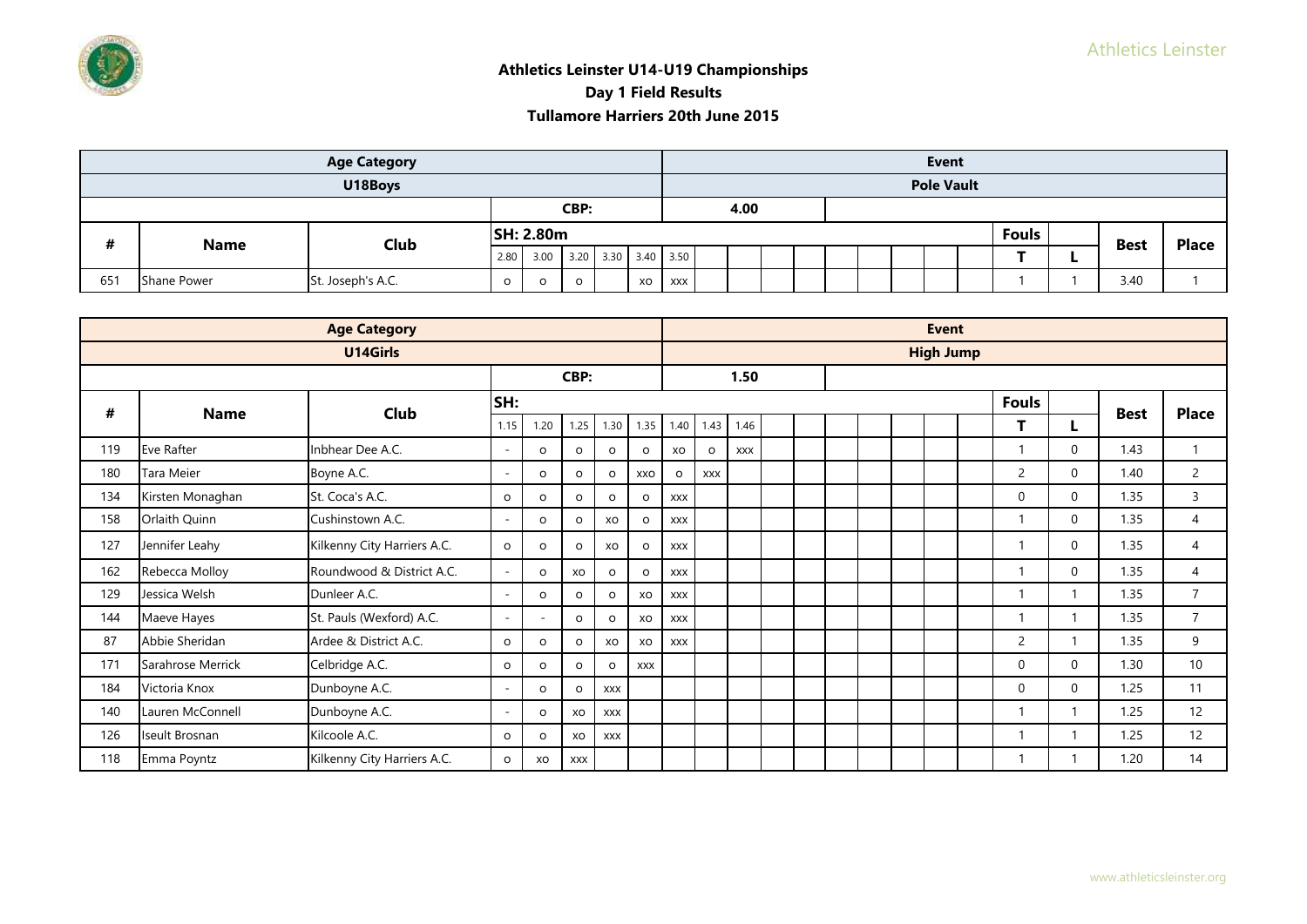|     |                      | <b>Age Category</b>         |         |                          |                          |                          |          |           |            |            |         |            |  | <b>Event</b>     |                |             |                |
|-----|----------------------|-----------------------------|---------|--------------------------|--------------------------|--------------------------|----------|-----------|------------|------------|---------|------------|--|------------------|----------------|-------------|----------------|
|     |                      | U16Girls                    |         |                          |                          |                          |          |           |            |            |         |            |  | <b>High Jump</b> |                |             |                |
|     |                      |                             |         |                          | CBP:                     |                          |          |           |            | 1.70       |         |            |  |                  |                |             |                |
| #   | <b>Name</b>          | Club                        | SH:     |                          |                          |                          |          |           |            |            |         |            |  |                  | <b>Fouls</b>   | <b>Best</b> | <b>Place</b>   |
|     |                      |                             | 1.30    | 1.35                     | 1.40                     | 1.45                     |          | 1.50 1.55 | 1.60       | 1.63       |         | 1.66 1.71  |  |                  |                |             |                |
| 434 | Ciara Deely          | Kilkenny City Harriers A.C. | $\sim$  | $\overline{\phantom{a}}$ | $\overline{\phantom{a}}$ | $\overline{\phantom{a}}$ | $\Omega$ | $\circ$   | XO         | O          | $\circ$ | <b>XXX</b> |  |                  |                | 1.66        |                |
| 437 | Daena Kealy          | St. Abbans A.C.             | $\sim$  | $\overline{a}$           | $\overline{\phantom{a}}$ | $\overline{\phantom{a}}$ | $\Omega$ | $\circ$   | $\Omega$   | <b>XXX</b> |         |            |  |                  | $\Omega$       | 1.60        | 2              |
| 441 | Emma Cheshire        | Dunleer A.C.                | $\sim$  | $\overline{\phantom{a}}$ | $\circ$                  | $\Omega$                 | $\Omega$ | XO        | <b>XXX</b> |            |         |            |  |                  |                | 1.60        | 3              |
| 435 | Ciara Kelly          | United Striders A.C.        | XO      | XO                       | $\circ$                  | <b>XXX</b>               |          |           |            |            |         |            |  |                  | $\overline{2}$ | 1.40        | $\overline{4}$ |
| 470 | Seoda Matthews       | Dunleer A.C.                | $\circ$ | $\circ$                  | XXO                      | <b>XXX</b>               |          |           |            |            |         |            |  |                  | $\overline{2}$ | 1.40        | 5              |
| 424 | <b>Aisling Kelly</b> | Naas A.C.                   | XO      | XO                       | XXO                      | <b>XXX</b>               |          |           |            |            |         |            |  |                  | 4              | 1.40        | 6              |
| 455 | Laura Stapleton      | Oughaval A.C.               | $\sim$  | <b>XXX</b>               |                          |                          |          |           |            |            |         |            |  |                  | $\Omega$       | <b>NH</b>   |                |

|     |                   | <b>Age Category</b>        |           |            |                          |            |                     |          |          |      |            |  |  | <b>Event</b>     |              |             |              |
|-----|-------------------|----------------------------|-----------|------------|--------------------------|------------|---------------------|----------|----------|------|------------|--|--|------------------|--------------|-------------|--------------|
|     |                   | U18Girls                   |           |            |                          |            |                     |          |          |      |            |  |  | <b>High Jump</b> |              |             |              |
|     |                   |                            |           |            | CBP:                     |            |                     |          |          | 1.75 |            |  |  |                  |              |             |              |
| #   | <b>Name</b>       | Club                       | SH:       |            |                          |            |                     |          |          |      |            |  |  |                  | <b>Fouls</b> | <b>Best</b> | <b>Place</b> |
|     |                   |                            | 1.35      | 1.40       | 1.45                     |            | 1.50 1.55 1.60 1.65 |          |          |      | 1.70 1.73  |  |  |                  |              |             |              |
| 675 | Elizabeth Morland | Cushinstown A.C.           | <b>п.</b> | $\sim$     | $\overline{\phantom{a}}$ | $\Omega$   | $\Omega$            | $\Omega$ | $\Omega$ | XXO  | <b>XXX</b> |  |  |                  |              | 1.70        |              |
| 682 | Laura Quigley     | Celbridge A.C.             | $\circ$   | $\circ$    | XO                       | XXX        |                     |          |          |      |            |  |  |                  |              | 1.45        |              |
| 691 | Niamh Kelly       | Boyne A.C.                 | $\circ$   | $\Omega$   | xxo                      | <b>XXX</b> |                     |          |          |      |            |  |  |                  |              | 1.45        |              |
| 695 | Rosa Kirwan       | Greystones & District A.C. | $\circ$   | $\Omega$   | <b>XXX</b>               |            |                     |          |          |      |            |  |  |                  | 0            | 1.40        | 4            |
| 659 | Aoife Naddy       | Gowran A.C.                |           | <b>XXX</b> |                          |            |                     |          |          |      |            |  |  |                  | 0            | <b>NH</b>   |              |